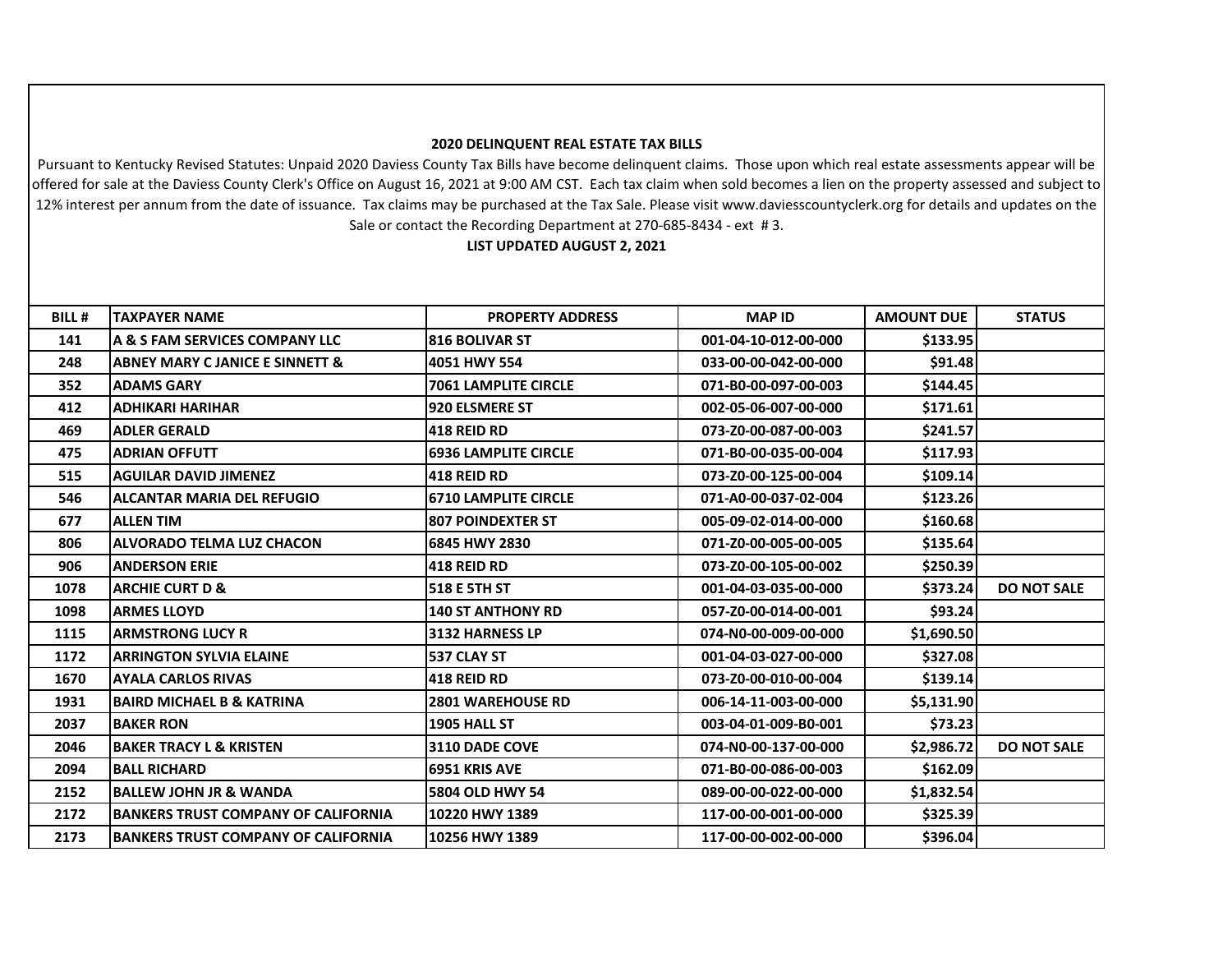| 2265  | <b>BARNES CLOVIS</b>                         | <b>HWY 764</b>                  | 093-00-00-065-00-000 | \$396.04   |                    |
|-------|----------------------------------------------|---------------------------------|----------------------|------------|--------------------|
| 2275  | <b>BARNES VIRGIL LEWIS &amp; BEVERLY</b>     | 10066 HWY 405                   | 084-A0-00-053-00-000 | \$334.24   | <b>DO NOT SALE</b> |
| 2508  | <b>BARTLETT SCOTTIE &amp; TRACIE</b>         | <b>3560 THRUSTON DERMONT RD</b> | 074-00-00-049-00-000 | \$2,263.42 | <b>DO NOT SALE</b> |
| 2524  | <b>BARTLEY CANDACE</b>                       | <b>4040 PARK DR</b>             | 041-Z0-00-008-00-004 | \$109.14   |                    |
| 2543  | <b>BARTLEY MR</b>                            | 4504 HWY 1514                   | 034-A0-00-021-00-001 | \$100.32   |                    |
| 2551  | <b>BASHAM ALLEN D JR</b>                     | <b>1836 CHURCHILL DR</b>        | 003-05-02-008-00-000 | \$270.00   |                    |
| 2570  | <b>BASHAM KAELYN</b>                         | <b>BIRKHEAD AVE</b>             | 062-B0-00-042-00-000 | \$122.34   |                    |
| 2658  | <b>BAXTER MORGAN</b>                         | 6938 LESLIE LN                  | 071-B0-00-067-00-002 | \$197.45   |                    |
| 2659  | <b>BAXTER PATRICK</b>                        | <b>6804 LAMPLITE CIRCLE</b>     | 071-A0-00-056-00-007 | \$133.88   |                    |
| 2845  | <b>BELCHER TRACY</b>                         | <b>1511 ALEXANDER AVE</b>       | 002-08-06-014-00-000 | \$285.78   |                    |
| 2875  | <b>BELL BRENT L &amp; TRICIA</b>             | 6930 HWY 231                    | 077-00-00-039-00-000 | \$307.74   |                    |
| 2899  | <b>BELL LINWOOD</b>                          | <b>WALNUT ST</b>                | 130-A0-00-093-00-000 | \$614.13   |                    |
| 20207 | <b>BLACKBURN CHRISTOPHER</b>                 | ADDITIONAL BILL                 | 033-00-00-011-00-003 | \$144.45   |                    |
| 3696  | <b>BLAN DAVID W &amp; LENIAH R</b>           | 9206 JACK HINTON RD             | 128-00-00-021-02-000 | \$1,168.61 |                    |
| 3702  | <b>BLANCO RICARDO</b>                        | <b>6939 LEAH LN</b>             | 071-B0-00-175-00-004 | \$162.09   |                    |
| 3709  | <b>BLANDFORD AMY</b>                         | <b>6855 LAMPLITE CIRCLE</b>     | 071-A0-00-031-00-001 | \$123.26   |                    |
| 3949  | <b>BOARMAN DARYL &amp; TONYA</b>             | 1506 WING AVE                   | 002-10-03-050-00-000 | \$1,067.03 | <b>DO NOT SALE</b> |
| 4055  | <b>BOEHMAN ERIC J</b>                        | <b>10180 CAMPGROUND RD</b>      | 108-00-00-097-00-000 | \$698.89   |                    |
| 4114  | <b>BOLIN NATHAN R &amp; BRANDI M FRAZIER</b> | 2166 PIN OAK DR                 | 073-D0-00-059-00-000 | \$2,879.68 |                    |
| 4139  | <b>BOLING NAOMI</b>                          | <b>HWY 60 W</b>                 | 011-00-00-099-00-000 | \$60.53    |                    |
| 4444  | <b>BOWLDS ALLYSON E</b>                      | <b>2227 TAMARACK RD</b>         | 004-20-19-050-00-000 | \$1,563.21 | <b>DO NOT SALE</b> |
| 4507  | <b>BOWMAN CHRISTI A</b>                      | <b>3006 FLAMINGO AVE</b>        | 005-13-03-003-00-000 | \$421.82   |                    |
| 4801  | <b>BRATCHER PATSY &amp; LARRY</b>            | <b>95 GILMOUR CT</b>            | 006-08-02-022-A0-000 | \$125.46   |                    |
| 4828  | <b>BRAY CHRISTOPHER &amp; LISA D</b>         | <b>237 EDWARDS ST</b>           | 006-11-02-002-00-000 | \$132.14   |                    |
| 4861  | <b>BREKK PROPERTIES LLC</b>                  | 3615 W 2ND ST                   | 006-15-12-001-00-000 | \$3,927.62 | <b>DO NOT SALE</b> |
| 4862  | <b>BREKK PROPERTIES LLC</b>                  | 3709 W 2ND ST                   | 006-15-12-002-00-000 | \$2,779.83 | <b>DO NOT SALE</b> |
| 4863  | <b>BREKK PROPERTIES LLC</b>                  | 3721 W 2ND ST                   | 006-15-12-003-00-000 | \$1,879.30 | <b>DO NOT SALE</b> |
| 4864  | <b>BREKK PROPERTIES LLC</b>                  | 3727 W 2ND ST                   | 006-15-12-004-00-000 | \$2,479.68 | <b>DO NOT SALE</b> |
| 4969  | <b>BRISTOW MIKE</b>                          | <b>418 REID RD</b>              | 073-Z0-00-131-00-002 | \$91.48    |                    |
| 5061  | <b>BROWN ANNIE G</b>                         | 2715 W 6TH ST                   | 006-12-03-012-00-000 | \$412.09   | <b>DO NOT SALE</b> |
| 5454  | <b>BRYANT MICHAEL &amp; TIM LONG</b>         | 727 STONE ST                    | 001-08-06-018-00-000 | \$378.71   |                    |
| 5545  | <b>BUCKNER RAFE</b>                          | 814 W 7TH ST                    | 005-04-08-012-00-000 | \$79.33    |                    |
| 5546  | <b>BUCKNER RAFE A</b>                        | <b>728 SYCAMORE ST</b>          | 005-04-10-006-A0-000 | \$261.49   |                    |
| 5659  | <b>BURCHAM KEVIN &amp; KAREN ENGLISH</b>     | 906 E 19TH ST                   | 003-03-07-009-00-000 | \$410.12   |                    |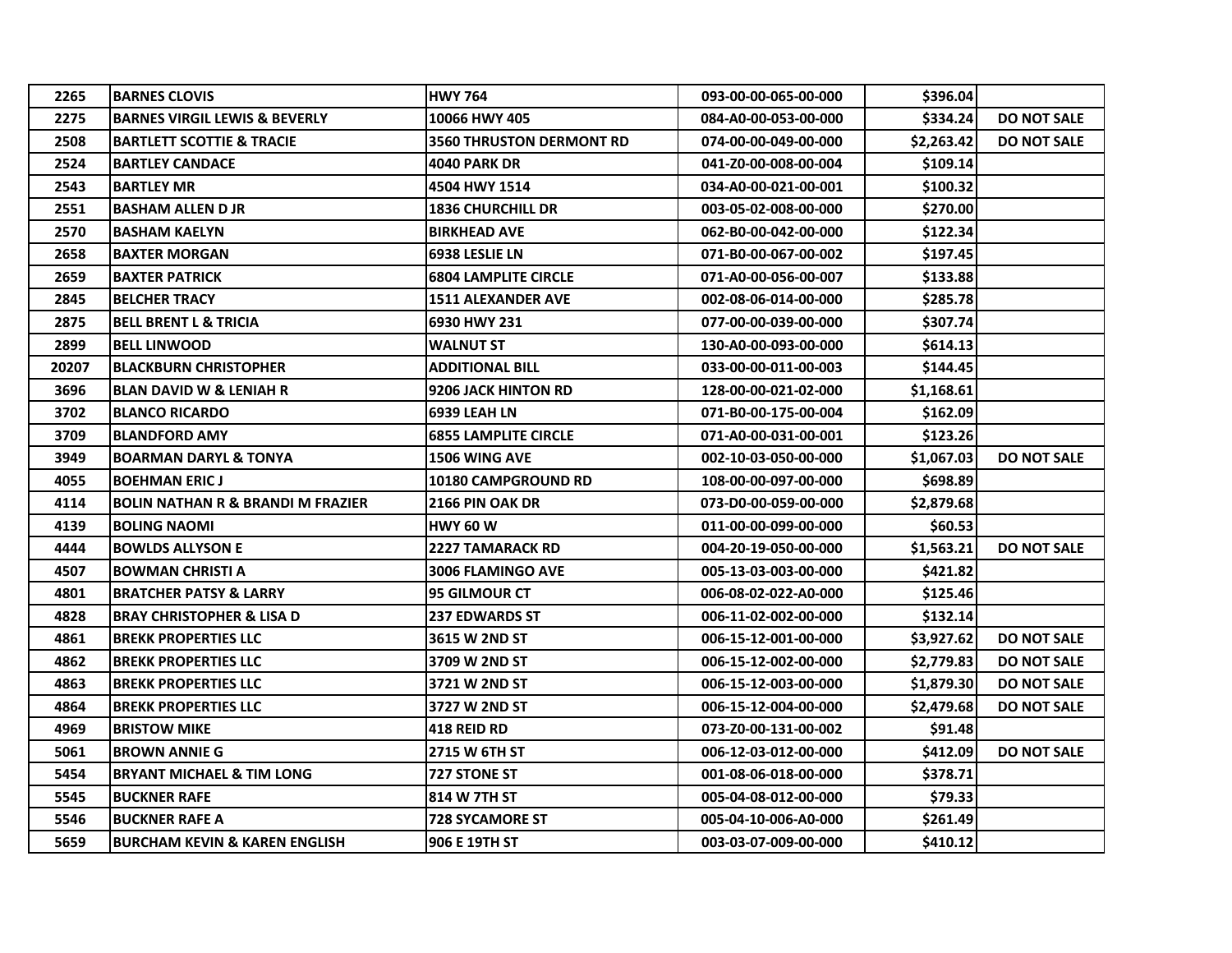| 5688 | <b>BURDEN NORMA JEAN</b>                          | 1107 HALL ST                  | 002-05-09-014-00-000 | \$103.61    |                    |
|------|---------------------------------------------------|-------------------------------|----------------------|-------------|--------------------|
| 5706 | <b>BURDEN WILLIAM G &amp; MELINDA REECE</b>       | 7810 HWY 81                   | 042-A0-00-017-00-000 | \$285.71    |                    |
| 6106 | C H C 2735 CALUMET TRACE OWENSBORO KY             | <b>2735 CALUMET TRACE</b>     | 002-15-01-023-A0-000 | \$10,101.87 |                    |
| 6598 | <b>CAMPBELL SCOTT &amp; AMANDA KIRSCH</b>         | 1537 E 20TH ST                | 003-04-05-003-00-000 | \$150.36    |                    |
| 6624 | <b>CANARY JARED PATRICK &amp;</b>                 | <b>HWY 431</b>                | 059-00-00-030-02-000 | \$178.94    |                    |
| 6626 | <b>CANARY JARED PATRICK &amp;</b>                 | 11920 HWY 431                 | 059-00-00-030-03-000 | \$775.66    |                    |
| 6627 | <b>CANARY JARED PATRICK &amp; TRICIA MICHELLE</b> | <b>141 LOCUST GROVE RD W</b>  | 059-00-00-027-00-000 | \$1,716.00  |                    |
| 6672 | <b>CAPPS DURBIN CRYSTAL</b>                       | <b>520 FOUST AVE</b>          | 005-05-01-004-00-000 | \$173.42    |                    |
| 6675 | <b>CAPPS JOHNNY SR</b>                            | <b>516 FOUST AVE</b>          | 005-05-01-003-00-000 | \$259.08    |                    |
| 6712 | <b>CARDEN SHARON GAYLE</b>                        | 2012 W 7TH ST                 | 005-11-17-009-00-000 | \$148.56    |                    |
| 6913 | <b>CARRICO M V</b>                                | <b>GEORGE ST</b>              | 005-09-02-005-00-000 | \$91.46     |                    |
| 6957 | <b>CARSTON MANAGEMENT INC</b>                     | 1621 W 9TH ST                 | 005-09-03-021-00-000 | \$161.28    |                    |
| 7057 | <b>CASE DRILLING CO</b>                           | 10850 MCCAMISH RD             | 128-00-00-043-00-000 | \$158.26    |                    |
| 7072 | CASE STEVEN A & LISA R                            | <b>10725 MCCAMISH RD</b>      | 128-00-00-049-00-000 | \$5,207.20  |                    |
| 7073 | <b>CASE STEVEN A &amp; LISA R</b>                 | 10725 MCCAMISH RD             | 128-00-00-049-00-001 | \$585.90    |                    |
| 7210 | <b>CASTRO EVANGELINA</b>                          | 819 CEDAR ST                  | 005-01-07-016-00-000 | \$212.91    |                    |
| 7211 | <b>CASTROS MARIA</b>                              | <b>418 REID RD</b>            | 073-Z0-00-110-00-004 | \$255.71    |                    |
| 7263 | <b>CAVENDER SCOTT A LIFE ESTATE</b>               | <b>721 CAROL STREAM</b>       | 006-14-04-006-00-000 | \$1,554.38  |                    |
| 7620 | <b>CHAPPELL MARCUS &amp; AMANDA</b>               | 1700 LEITCHFIELD RD           | 002-08-03-001-00-000 | \$307.66    |                    |
| 7664 | <b>CHENAULT JOYCE</b>                             | 9891 HULSEY LP                | 001-00-00-015-00-000 | \$131.15    |                    |
| 7791 | <b>CHURCH JUDY A</b>                              | <b>625 MAPLE HEIGHTS</b>      | 062-A0-00-054-00-000 | \$268.06    | <b>DO NOT SALE</b> |
| 8115 | <b>CLARK RAY M</b>                                | <b>1511 CENTER ST</b>         | 002-06-06-009-00-000 | \$252.40    |                    |
| 8127 | <b>CLARK ROBERT M &amp; LINDA A</b>               | 2927 YOSEMITE DR              | 006-14-05-022-00-000 | \$830.41    | <b>DO NOT SALE</b> |
| 8220 | <b>CLAY GEORGE S</b>                              | <b>CURDSVILLE DELAWARE RD</b> | 002-00-00-012-00-000 | \$60.53     |                    |
| 8336 | <b>CLOUSE DAVID</b>                               | 2409 CRAVENS AVE              | 005-11-02-002-B0-000 | \$112.72    |                    |
| 8338 | <b>CLOUSE DAVID L</b>                             | 1027 WESTERN CT               | 005-10-15-004-A0-000 | \$94.49     |                    |
| 8339 | <b>CLOUSE DAVID L</b>                             | <b>1028 WESTERN CT</b>        | 005-10-15-005-00-000 | \$133.95    |                    |
| 8340 | <b>CLOUSE DAVID L &amp; VIRGINIA</b>              | <b>CLEVELAND RD</b>           | 024-00-00-007-01-000 | \$248.97    |                    |
| 8370 | <b>CLOUSE ROY GENE</b>                            | <b>2427 CRAVENS AVE</b>       | 005-11-02-003-00-000 | \$304.01    |                    |
| 8467 | <b>COLBURN ANGELICA</b>                           | 907 W 13TH ST                 | 005-03-10-010-00-000 | \$301.56    |                    |
| 8468 | <b>COLBURN ANGELICA</b>                           | 9365 STANLEY BIRK CITY RD     | 012-A0-00-002-00-000 | \$444.64    |                    |
| 8523 | <b>COLEMAN MARSHALL Q &amp; FAITH A</b>           | <b>3888 SPRINGTREE DR</b>     | 006-16-01-080-00-000 | \$1,105.88  |                    |
| 8631 | <b>COMMONWEALTH VENTURES INC</b>                  | <b>616 TIME DR</b>            | 003-12-27-015-00-000 | \$2,779.83  |                    |
| 8697 | <b>CONKRIGHT COREY &amp; HOLLY</b>                | 9318 HWY 56                   | 015-00-00-041-01-000 | \$572.62    |                    |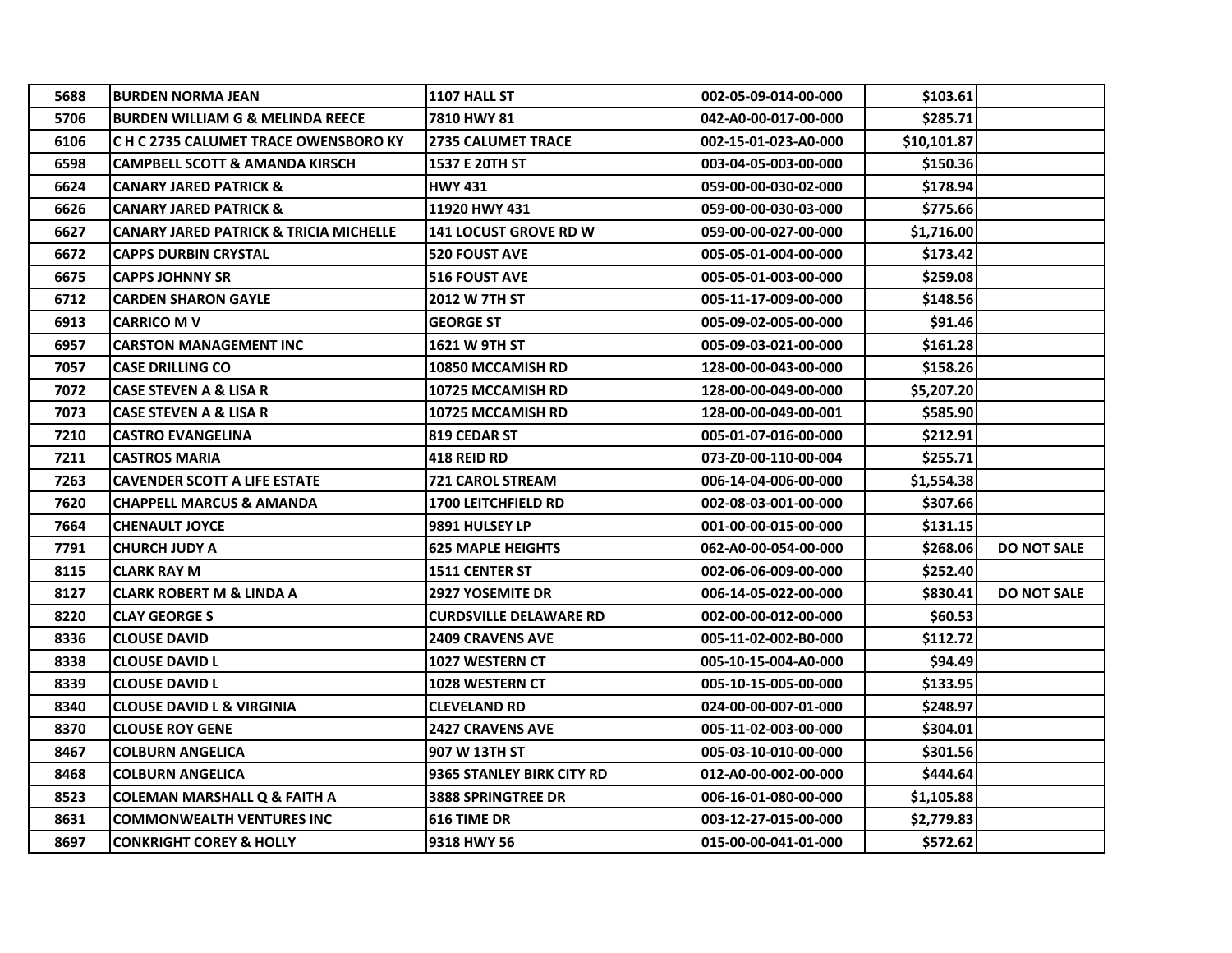| 8866  | <b>COOK SHERRI</b>                       | <b>820 DANBERRY ST</b>          | 006-13-13-012-00-000 | \$1,843.98 |                    |
|-------|------------------------------------------|---------------------------------|----------------------|------------|--------------------|
| 9106  | <b>COOPER RAY</b>                        | <b>12171 FLORAL RD</b>          | 134-00-00-016-00-002 | \$112.66   |                    |
| 9112  | <b>COOPER WILLIAM J</b>                  | <b>2200 MCCONNELL AVE</b>       | 003-06-05-001-A0-000 | \$127.90   |                    |
| 9512  | <b>CRABTREE LEWIS W</b>                  | 814 GEORGE ST                   | 005-09-02-004-00-000 | \$267.57   |                    |
| 9707  | <b>CRIDER KENNETH Z</b>                  | 1166 WAYSIDE DR W               | 005-14-02-026-00-000 | \$1,296.59 |                    |
| 9753  | <b>CRITE CLARA LOUISE</b>                | 1019 JACKSON ST                 | 002-05-08-033-00-000 | \$91.46    |                    |
| 9759  | <b>CROFT KEN B</b>                       | 2523 BROWNS VALLEY RED HILL RD  | 079-00-00-001-00-000 | \$2,178.86 |                    |
| 9780  | <b>CROSS KEITH</b>                       | 6756 LESLIE LN                  | 071-A0-00-126-00-004 | \$135.64   |                    |
| 9792  | <b>CROWDER MARK H III</b>                | 1026 PLEASURE PT E              | 097-A0-00-053-A0-000 | \$109.96   |                    |
| 9832  | <b>CROWE KENNETH &amp; SHEILA</b>        | 524 ELM ST                      | 005-04-05-005-00-000 | \$73.23    |                    |
| 9833  | <b>CROWE KENNETH E &amp; NIRAMONWAN</b>  | 522 ELM ST                      | 005-04-05-004-00-000 | \$168.59   |                    |
| 9939  | <b>CRUZ RAYMOND</b>                      | <b>6983 LEAH LN</b>             | 071-B0-00-186-00-003 | \$356.35   |                    |
| 10038 | <b>CUSTER PERCY L &amp; ANNA</b>         | 418 TAMPA DR                    | 003-14-05-005-00-000 | \$1,151.78 |                    |
| 10623 | DAWSON VIOLET N & JOHNNY DAWSON JR       | <b>7431 GRIFFITH STATION RD</b> | 019-A0-00-014-00-000 | \$175.28   |                    |
| 10878 | <b>DEJARNETTE VIVIAN</b>                 | <b>1502 TRIPLETT ST</b>         | 002-03-03-003-00-000 | \$652.00   |                    |
| 11255 | DOCKEMEYER CHAD O & ANGELA K             | <b>222 HUBERT CT</b>            | 062-A0-00-003-00-000 | \$1,616.54 | <b>DO NOT SALE</b> |
| 11389 | <b>IDOUGHTY SUMMER</b>                   | <b>2935 GREENHILL DR</b>        | 003-21-03-038-00-000 | \$716.95   |                    |
| 11616 | <b>IDUKE TIFFANY LEE</b>                 | <b>1313 HAYNES AVE</b>          | 002-09-05-009-00-000 | \$73.23    |                    |
| 11757 | <b>DURBIN E W</b>                        | 9330 HWY 81                     | 034-00-00-015-12-000 | \$541.74   | <b>DO NOT SALE</b> |
| 11775 | <b>DURBIN SHERRY M</b>                   | <b>113 RIVER RD</b>             | 006-08-05-011-00-000 | \$194.70   |                    |
| 12452 | <b>ELMER STACY MCINTIRE</b>              | 1915 E 17TH ST                  | 002-08-05-002-00-000 | \$73.83    |                    |
| 12517 | <b>EMBRY JONATHAN &amp; LONI</b>         | 8965 TODD BRIDGE RD             | 043-00-00-042-09-000 | \$431.35   |                    |
| 12607 | <b>IENGLE NELSON</b>                     | 1105 OGLESBY ST                 | 002-05-07-014-C0-000 | \$137.60   |                    |
| 12608 | <b>IENGLE NELSON</b>                     | 1107 OGLESBY ST                 | 002-05-07-014-B0-000 | \$137.60   |                    |
| 12609 | <b>ENGLE NELSON E</b>                    | <b>815 STONE ST</b>             | 001-08-06-013-00-000 | \$300.38   |                    |
| 12610 | <b>ENGLE NELSON E</b>                    | <b>2417 W 9TH ST</b>            | 005-10-01-003-00-000 | \$277.87   |                    |
| 12611 | <b>ENGLE NELSON E</b>                    | 706 OMEGA ST                    | 005-11-13-001-00-000 | \$209.26   |                    |
| 12612 | <b>ENGLE NELSON E</b>                    | <b>2500 W 7TH ST</b>            | 005-11-13-001-A0-000 | \$203.82   |                    |
| 12613 | IENGLE NELSON E                          | 2301 W 8TH ST                   | 005-11-15-002-00-000 | \$120.60   |                    |
| 12659 | <b>EPLEY JORDAN</b>                      | 418 REID RD                     | 073-Z0-00-086-00-006 | \$103.84   |                    |
| 12717 | <b>ESPINOBARRIOS SEBASTIAN</b>           | <b>6759 LESLIE LN</b>           | 071-A0-00-100-00-002 | \$215.09   |                    |
| 12794 | <b>IETIENNE CHRISTAL</b>                 | 1429 W 9TH ST                   | 005-01-06-012-00-000 | \$510.47   |                    |
| 13005 | <b>EXLINE BETH S &amp; MICHAEL GOULD</b> | 732 LOCUST ST                   | 005-01-07-005-00-000 | \$103.61   |                    |
| 13006 | <b>EXLINE BETH S &amp; MICHAEL GOULD</b> | <b>800 LOCUST ST</b>            | 005-01-07-006-00-000 | \$103.61   |                    |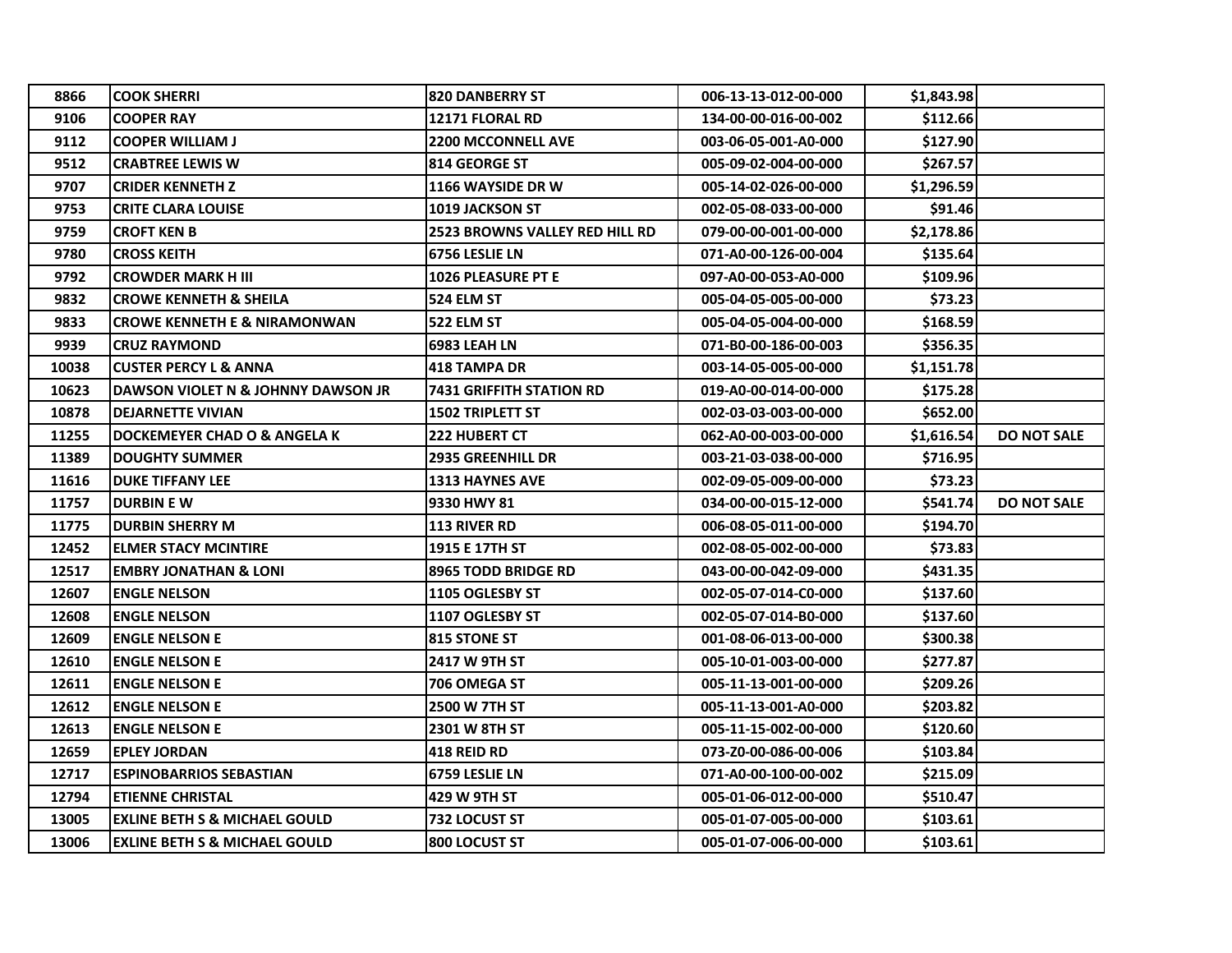| 13021 | <b>EYLICIO CHUEY &amp; KAREN</b>              | <b>418 REID RD</b>                    | 073-Z0-00-109-00-003 | \$444.64   |                    |
|-------|-----------------------------------------------|---------------------------------------|----------------------|------------|--------------------|
| 13022 | <b>EYLICIO JESSICA</b>                        | <b>418 REID RD</b>                    | 073-Z0-00-079-00-005 | \$135.64   |                    |
| 13102 | <b>FALIN JOHN KEVIN</b>                       | <b>418 REID RD</b>                    | 073-Z0-00-035-00-002 | \$146.20   |                    |
| 13248 | <b>FELDPAUSCH ROGER</b>                       | 6949 LESLIE LN                        | 071-B0-00-049-00-003 | \$91.48    |                    |
| 13293 | <b>FERGUSON CARA</b>                          | <b>418 REID RD</b>                    | 073-Z0-00-074-00-005 | \$100.32   |                    |
| 13402 | <b>FINCHER TONY A JR</b>                      | 3030 HWY 81                           | 039-00-00-060-00-002 | \$135.64   |                    |
| 13574 | <b>FITZGERALD DYLAN</b>                       | <b>1414 WASHINGTON AVE</b>            | 005-12-08-009-00-000 | \$908.11   |                    |
| 13782 | <b>FORBES CHRISTOPHER</b>                     | <b>418 REID RD</b>                    | 073-Z0-00-083-00-004 | \$109.14   |                    |
| 14022 | <b>FRANCIS MITCHELL E &amp; STEPHANIE L</b>   | <b>2123 SURREY DR W</b>               | 004-20-14-011-00-000 | \$662.66   |                    |
| 14074 | <b>FRANTZ KENNETH W</b>                       | <b>644 CARTER RD</b>                  | 006-13-06-012-00-000 | \$605.21   |                    |
| 14084 | <b>FRASHURE VERNON L</b>                      | 4046 HWY 554                          | 033-00-00-035-00-002 | \$96.77    |                    |
| 14105 | <b>FRECHETTE PHILIP R</b>                     | 9607 MCCAMISH RD                      | 128-00-00-065-00-000 | \$635.35   |                    |
| 14106 | <b>FRECHETTE PHILIP R</b>                     | 9599 MCCAMISH RD                      | 128-00-00-066-00-000 | \$396.04   |                    |
| 14539 | <b>G E B INVESTMENTS LLC</b>                  | 3118 WANDERING LN                     | 006-14-13-018-00-000 | \$1,545.55 |                    |
| 14743 | <b>GARCIA FRANCISCO</b>                       | <b>6733 LAMPLITE CIRCLE</b>           | 071-A0-00-007-00-006 | \$126.78   |                    |
| 14773 | <b>GARDNER ERNEST A &amp; ANNA MARY</b>       | <b>8316 JOE HAYNES RD</b>             | 129-00-00-032-00-000 | \$1,362.84 | <b>DO NOT SALE</b> |
| 14806 | <b>GARRETT KEVIN &amp; KARRON</b>             | <b>2049 YELVINGTON KNOTTSVILLE RD</b> | 108-00-00-071-00-000 | \$453.48   |                    |
| 15046 | <b>GIBSON WILLIAM K &amp; KENDALL L MOORE</b> | 418 REID RD                           | 073-Z0-00-081-00-002 | \$162.09   |                    |
| 15195 | <b>GIPE ROBERT F</b>                          | 1855 ASPENWOOD CT                     | 004-13-01-026-C0-000 | \$73.23    |                    |
| 15221 | <b>GIRTEN TERRIL</b>                          | <b>2417 W 2ND ST</b>                  | 006-10-06-028-00-000 | \$248.20   |                    |
| 15281 | GLASSCOCK JAMES L & LINDA LATTIN              | 10909 RED HILL MAXWELL RD             | 079-00-00-042-00-000 | \$440.19   | <b>DO NOT SALE</b> |
| 15282 | <b>GLASSCOCK JAMES L &amp; LINDA LATTIN</b>   | 10863 RED HILL MAXWELL RD             | 079-00-00-043-00-000 | \$700.68   |                    |
| 15414 | <b>GOATEE ROBERT A &amp; DIANA H</b>          | <b>1681 GLENDALE AVE</b>              | 002-10-05-004-00-000 | \$77.48    |                    |
| 15596 | <b>GOMEZ EVANDE</b>                           | <b>4040 PARK DR</b>                   | 041-Z0-00-004-00-004 | \$144.45   |                    |
| 15684 | <b>GOODMAN LOLA B</b>                         | <b>1505 ALEXANDER AVE</b>             | 002-08-06-001-00-000 | \$103.61   |                    |
| 15685 | <b>GOODMAN LOLA B</b>                         | <b>1507 ALEXANDER AVE</b>             | 002-08-06-016-00-000 | \$79.33    |                    |
| 16013 | <b>GRAY STEPHANIE</b>                         | <b>5657 OLD STATE RD</b>              | 102-00-00-001-00-002 | \$195.68   |                    |
| 16149 | <b>GREATHOUSE DIANE M</b>                     | <b>1212 INDEPENDENCE AVE</b>          | 005-08-01-004-00-000 | \$308.24   |                    |
| 16150 | <b>GREATHOUSE DIANE M</b>                     | <b>4430 POPLAR LOG BRIDGE RD</b>      | 104-00-00-028-08-000 | \$679.51   |                    |
| 16151 | <b>GREATHOUSE DIANE M</b>                     | 4410 POPLAR LOG BRIDGE RD             | 104-00-00-028-17-000 | \$449.01   |                    |
| 16152 | <b>GREATHOUSE DIANE M</b>                     | <b>4420 POPLAR LOG BRIDGE RD</b>      | 104-00-00-028-16-000 | \$449.01   |                    |
| 16155 | <b>GREATHOUSE RICHARD L JR</b>                | <b>2018 KEENLAND PKWY</b>             | 073-H0-00-022-00-000 | \$294.53   |                    |
| 16177 | <b>GREEN FRANCHESTERA</b>                     | 815 W 7TH ST                          | 005-04-05-019-00-000 | \$73.23    |                    |
| 16239 | <b>GREEN WILLIE JR &amp; PATSY</b>            | <b>603 POPLAR ST</b>                  | 005-04-05-028-00-000 | \$91.46    |                    |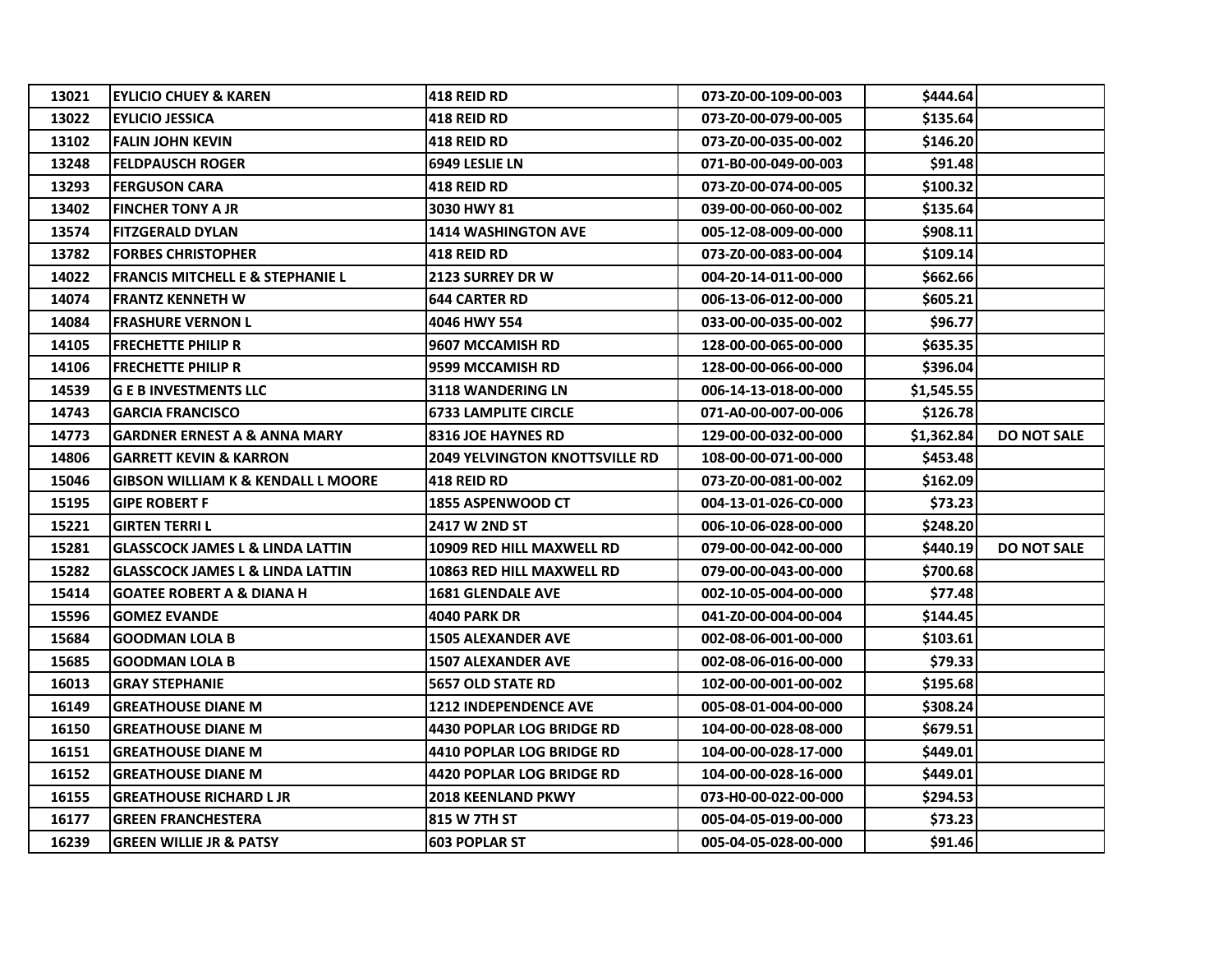| 16433 | <b>GRIFFITH JUSTIN W</b>                 | <b>224 CRABTREE AVE</b>     | 006-07-03-004-00-000 | \$257.25   |                    |
|-------|------------------------------------------|-----------------------------|----------------------|------------|--------------------|
| 16547 | <b>GULLET WILLIAM</b>                    | 6979 KRIS AVE               | 071-B0-00-093-00-005 | \$232.75   |                    |
| 16577 | <b>GURRION KAREN VIRGINIA</b>            | <b>6905 LAMPLITE CIRCLE</b> | 071-B0-00-002-00-004 | \$142.73   |                    |
| 16580 | <b>GUTHRIE</b>                           | 11909 HWY 144               | 134-00-00-034-09-001 | \$109.14   |                    |
| 16584 | <b>GUTIERREZ HUMBERTO</b>                | 6922 LESLIE LN              | 071-B0-00-071-00-002 | \$126.78   |                    |
| 16657 | <b>HAAS ELLEN</b>                        | 2225 W 9TH ST               | 005-10-03-008-00-000 | \$91.46    |                    |
| 16677 | <b>HADDOCK NICHOLAS L JR</b>             | <b>418 REID RD</b>          | 073-Z0-00-073-00-003 | \$103.84   |                    |
| 16765 | <b>HAGAN JOSEPH G &amp; SHEILA K</b>     | 156 HUMMINGBIRD LP E        | 006-15-08-003-00-000 | \$1,162.41 | <b>DO NOT SALE</b> |
| 16904 | <b>HAIMES BARRY C &amp;</b>              | <b>10926 GORE RD</b>        | 059-00-00-133-00-000 | \$720.54   |                    |
| 16958 | <b>HALE JAMES M</b>                      | <b>925 CONWAY AVE</b>       | 005-09-05-015-00-000 | \$189.85   |                    |
| 17048 | <b>HALL JASON &amp; RACHELLE WEDDING</b> | <b>418 REID RD</b>          | 073-Z0-00-135-00-005 | \$144.45   |                    |
| 17126 | <b>HALL TAMIKA</b>                       | <b>6730 LAMPLITE CIRCLE</b> | 071-A0-00-042-00-005 | \$126.78   |                    |
| 17179 | <b>HAMILL ELIZABETH R &amp; MARY C</b>   | <b>2407 PARDON AVE</b>      | 006-10-06-014-00-000 | \$399.95   |                    |
| 17234 | <b>HAMILTON DARRELL &amp; ARTIE</b>      | 914 CONWAY AVE              | 005-09-06-005-00-000 | \$79.33    |                    |
| 17235 | <b>HAMILTON DARRELL &amp; ARTIE</b>      | <b>916 CONWAY AVE</b>       | 005-09-06-006-00-000 | \$79.33    |                    |
| 17236 | <b>HAMILTON DARRELL &amp; ARTIE</b>      | 920 CONWAY AVE              | 005-09-06-006-A0-000 | \$79.33    |                    |
| 17237 | <b>HAMILTON DARRELL &amp; ARTIE</b>      | 922 CONWAY AVE              | 005-09-06-007-00-000 | \$232.97   |                    |
| 17314 | <b>HAMILTON JOSEPH HENRY</b>             | <b>PLEASANT RIDGE LN</b>    | 093-00-00-053-00-000 | \$307.74   |                    |
| 17327 | <b>HAMILTON LAURA &amp;</b>              | 923 LOCUST ST               | 005-02-03-017-00-000 | \$266.97   |                    |
| 17330 | <b>HAMILTON LESLIE F</b>                 | 1424 ALEXANDER AVE          | 002-09-03-006-00-000 | \$249.35   |                    |
| 17440 | <b>HANCOCK AARON</b>                     | <b>6944 LAMPLITE CIRCLE</b> | 071-B0-00-033-00-001 | \$268.06   |                    |
| 17623 | <b>HARDIN TIMOTHY W &amp; EVON M</b>     | <b>313 LITTELL ST</b>       | 006-06-07-010-00-000 | \$158.85   |                    |
| 17630 | <b>HARDISON ELIZABETH E</b>              | 1708 W 4TH ST               | 006-06-08-016-00-000 | \$295.50   |                    |
| 17644 | <b>HARDY JACOB</b>                       | <b>6836 LAMPLITE CIRCLE</b> | 071-A0-00-064-00-005 | \$126.78   |                    |
| 17879 | <b>HARRIS SAMUEL E</b>                   | <b>630 WING AVE</b>         | 001-08-04-014-00-000 | \$73.23    |                    |
| 17886 | <b>HARRISON BILLY D &amp;</b>            | 1709 E 20TH ST              | 003-04-07-009-00-000 | \$245.72   |                    |
| 17945 | <b>HART RYAN</b>                         | <b>1301 MORELAND AVE</b>    | 005-03-16-010-00-000 | \$487.42   |                    |
| 18006 | <b>HATCHER BETHANY</b>                   | 709 E 21ST ST               | 003-03-10-005-00-000 | \$501.97   |                    |
| 18168 | <b>HAWN JAMES D</b>                      | 3020 DAVIESS ST             | 003-09-06-030-00-000 | \$97.52    |                    |
| 18169 | <b>HAWS GLEN LEE JR</b>                  | <b>1661 GLENDALE AVE</b>    | 002-10-05-009-00-000 | \$225.06   |                    |
| 18501 | <b>HAYDEN TIMOTHY M II</b>               | 2019 KEENLAND PKWY          | 073-H0-00-023-00-000 | \$324.56   |                    |
| 18633 | <b>HAYS MICHELLE L</b>                   | <b>2216 BERKSHIRE DR</b>    | 004-20-19-019-00-000 | \$2,426.70 |                    |
| 18640 | <b>HAYSE ANDREA S</b>                    | 2504 WINDSOR AVE            | 004-11-06-002-00-000 | \$820.21   |                    |
| 18667 | <b>HEAD BRIAN F</b>                      | 4170 HWY 554                | 033-00-00-032-00-000 | \$1,055.59 |                    |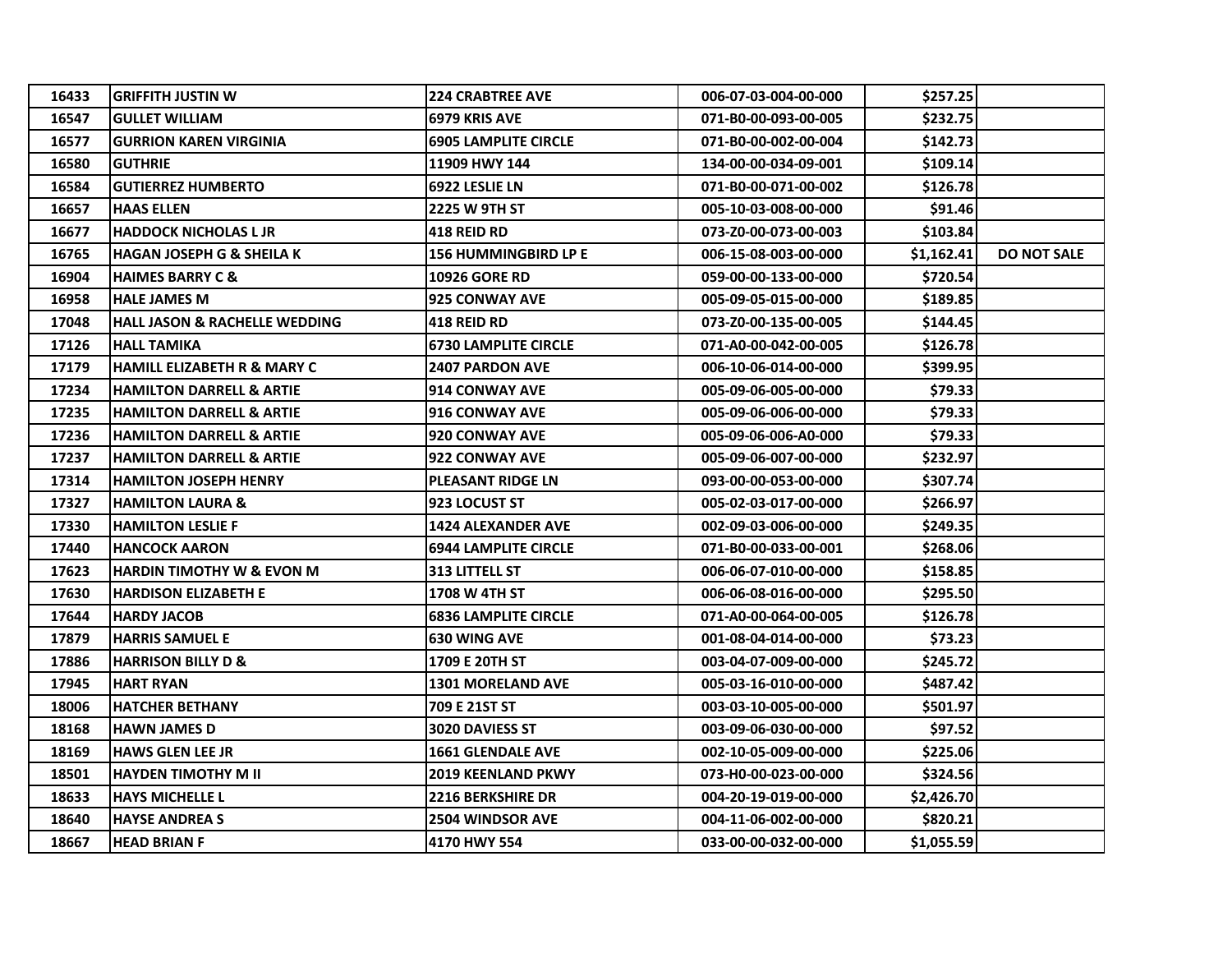| 18668 | <b>HEAD BRIAN F</b>                       | <b>HWY 554</b>                | 033-00-00-033-00-000 | \$219.46   |                    |
|-------|-------------------------------------------|-------------------------------|----------------------|------------|--------------------|
| 18714 | <b>HEAD PATSY G</b>                       | <b>3507 BAYBROOK ST</b>       | 006-13-10-005-00-000 | \$980.48   |                    |
| 18717 | <b>HEAD RHONDA</b>                        | <b>6875 LAMPLITE CIRCLE</b>   | 071-A0-00-036-00-002 | \$179.76   |                    |
| 18737 | <b>HEADY LARRY &amp; SHARON</b>           | 8801 KINGFISHER LAKE RD       | 097-A0-00-036-00-000 | \$2,681.89 | <b>DO NOT SALE</b> |
| 18797 | <b>HEDGES RICHARD &amp; DENNAE</b>        | 2207 W 1ST ST                 | 006-10-03-002-00-000 | \$361.09   |                    |
| 18861 | <b>HELM NATHAN S</b>                      | <b>6746 LAMPLITE CIRCLE</b>   | 071-A0-00-046-00-005 | \$126.78   |                    |
| 18912 | <b>HENDERSON ELIZABETH RITA</b>           | <b>608 POINDEXTER ST</b>      | 005-11-07-004-00-000 | \$252.40   |                    |
| 19101 | <b>HERLEIN TIMOTHY</b>                    | <b>4040 PARK DR</b>           | 041-Z0-00-006-00-004 | \$232.75   |                    |
| 19111 | <b>HERN BRENDA LEE</b>                    | <b>2989 LOST LAKE COVE</b>    | 075-K0-00-151-00-000 | \$5,324.58 |                    |
| 19211 | <b>HICKS FRANK &amp; DONNA</b>            | <b>1919 HUGHES AVE</b>        | 001-09-13-006-00-000 | \$321.63   |                    |
| 19466 | <b>HILL KENNETH WAYNE &amp; JULIE ANN</b> | <b>2024 W 5TH ST</b>          | 005-11-05-009-00-000 | \$267.57   |                    |
| 19514 | <b>HILLARD TIFFANY B</b>                  | 109 W 19TH ST                 | 003-01-01-004-00-000 | \$569.40   |                    |
| 19829 | <b>HOGLE WILLIAM</b>                      | <b>4040 PARK DR</b>           | 041-Z0-00-003-00-007 | \$112.66   |                    |
| 19830 | <b>HOGLE WILLIAM C JR &amp; SHEILA G</b>  | <b>465 HARMONS FERRY RD W</b> | 059-00-00-060-00-000 | \$476.42   |                    |
| 19960 | <b>HOMETOWN COLONY ESTATES LLC</b>        | 5486 RED MILE LP              | 073-10-00-086-00-000 | \$104.65   |                    |
| 19970 | <b>HONEYCUTT MARGARET K</b>               | 109 HIGH ST                   | 084-A0-00-020-00-000 | \$338.69   |                    |
| 20559 | <b>HOWARD RICKY</b>                       | 10921 HWY 144                 | 127-00-00-023-00-001 | \$206.27   |                    |
| 20690 | <b>HOWERTON JOHN III</b>                  | <b>2653 WISTERIA GARDENS</b>  | 003-38-05-171-00-000 | \$1,568.52 |                    |
| 20882 | <b>HUMPHREY ELBERT &amp; NANCY</b>        | 1625 HALL ST                  | 002-07-06-017-00-000 | \$67.16    |                    |
| 20883 | <b>HUMPHREY ELBERT W &amp; NANCY</b>      | 1629 HALL ST                  | 002-07-06-016-00-000 | \$67.16    |                    |
| 20992 | <b>HURM CHRISTOPHER D</b>                 | 1533 E 20TH ST                | 003-04-05-005-00-000 | \$281.55   |                    |
| 21063 | <b>HUSKISSON RAYMOND L</b>                | <b>7335 LAMPLITE CIRCLE</b>   | 071-B0-00-163-00-003 | \$338.69   |                    |
| 21081 | <b>HUTCHINS CHARLES M</b>                 | <b>418 REID RD</b>            | 073-Z0-00-144-00-004 | \$126.78   |                    |
| 21307 | <b>IJAMES MICHAEL</b>                     | <b>703 STONE ST</b>           | 001-08-06-020-00-000 | \$340.44   |                    |
| 21881 | <b>JACKSON KENNETH S &amp; JILL S</b>     | <b>2200 VEACH RD</b>          | 003-02-07-001-00-000 | \$911.88   |                    |
| 21882 | <b>JACKSON KENNETH S &amp; JILL S</b>     | <b>2302 STRATFORD DR S</b>    | 004-14-02-039-00-000 | \$2,502.66 |                    |
| 21888 | <b>JACKSON LAURA J</b>                    | 5840 MILLERS MILL RD          | 076-00-00-113-00-002 | \$373.99   |                    |
| 22121 | <b>JAMES RENETTA</b>                      | 1016 JACKSON ST               | 002-05-04-015-00-000 | \$73.23    |                    |
| 22125 | <b>JAMES RUBY H</b>                       | <b>2833 MCFARLAND AVE</b>     | 005-14-02-003-00-000 | \$274.18   |                    |
| 22126 | <b>JAMES RUBY H</b>                       | <b>2839 MCFARLAND AVE</b>     | 005-14-02-002-00-000 | \$1,540.25 |                    |
| 22189 | <b>JARBOE ROBERT M</b>                    | 8880 SACRA DR                 | 084-A0-00-091-00-000 | \$252.14   |                    |
| 22197 | <b>JARNAGIN BILL</b>                      | <b>2625 LANCASTER AVE</b>     | 005-10-15-004-B0-000 | \$94.49    |                    |
| 22381 | <b>JIMENEZ MEJIA JOSE V</b>               | <b>6859 POND RIVER RD</b>     | 006-00-00-023-01-000 | \$734.24   |                    |
| 22490 | <b>JOHNSON DOLORES JANE</b>               | <b>3518 FENMORE ST</b>        | 006-13-14-029-00-000 | \$664.43   |                    |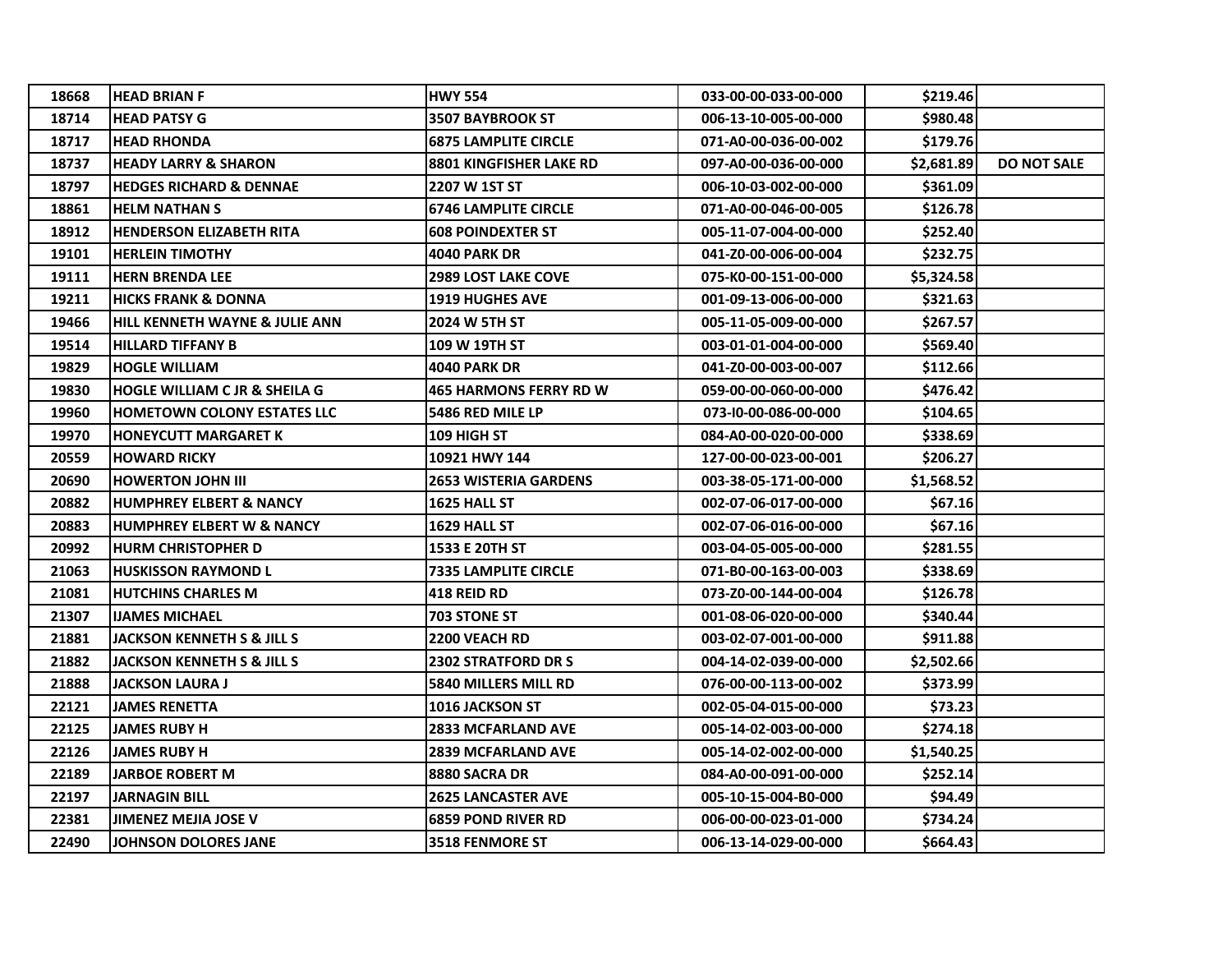| 22642 | <b>JOHNSON LISA</b>                   | <b>305 LEGION BLVD W</b>         | 003-09-17-002-00-000 | \$498.34    |
|-------|---------------------------------------|----------------------------------|----------------------|-------------|
| 22786 | <b>JOHNSON URIAH</b>                  | <b>6828 THOMA DR</b>             | 071-Z0-00-028-00-003 | \$170.96    |
| 23093 | <b>JONES SANDRA</b>                   | 1209 HWY 279 N                   | 028-00-00-001-00-003 | \$91.48     |
| 23163 | <b>JUAN IRMA</b>                      | 6962 LESLIE LN                   | 071-B0-00-061-00-004 | \$104.70    |
| 23164 | <b>JUAREZ ANDRES M</b>                | <b>418 REID RD</b>               | 073-Z0-00-129-00-005 | \$135.64    |
| 23165 | <b>JUAREZ LARA SAMANTHA</b>           | <b>6917 LAMPLITE CIRCLE</b>      | 071-B0-00-005-00-003 | \$197.45    |
| 23248 | <b>K E B REAL ESTATE HOLDINGS LLC</b> | <b>2300 FREDERICA ST</b>         | 004-03-08-001-00-000 | \$3,007.06  |
| 23362 | <b>KAMUF KYLE</b>                     | 3040 RUSSELL RD                  | 080-00-00-091-01-000 | \$299.51    |
| 23363 | <b>KAMUF KYLE</b>                     | <b>3030 RUSSELL RD</b>           | 080-00-00-088-01-000 | \$113.49    |
| 23707 | <b>KELLY WILLIAM</b>                  | <b>4960 POPLAR LOG BRIDGE RD</b> | 104-00-00-031-00-001 | \$190.36    |
| 23759 | <b>KENNEDY TAMMY</b>                  | 807 GEORGE ST                    | 005-09-03-044-C0-000 | \$194.70    |
| 23858 | <b>KESSENGER BAIRIE A</b>             | <b>418 REID RD</b>               | 073-Z0-00-132-00-002 | \$303.37    |
| 23903 | <b>KEYAKRINA LLC</b>                  | <b>1407 WING AVE</b>             | 002-10-03-056-00-000 | \$837.49    |
| 23948 | <b>KIMBLEY TIMOTHY</b>                | 6708 LESLIE LN                   | 071-A0-00-115-00-004 | \$193.90    |
| 23949 | <b>KIMBLEY TONY</b>                   | 6961 JAMIE LN                    | 071-B0-00-134-00-005 | \$126.78    |
| 24075 | <b>KINNEY BRAD</b>                    | <b>1424 WING AVE</b>             | 002-10-03-047-00-000 | \$1,067.03  |
| 24078 | KINNEY E L & ELIZABETH LIFE ESTATE    | <b>4544 SPRINGLANE DR</b>        | 074-A0-00-024-00-000 | \$1,045.01  |
| 24085 | KINNSER NATHAN                        | <b>7021 LAMPLITE CIRCLE</b>      | 071-B0-00-018-00-007 | \$126.78    |
| 24200 | <b>KITTERMAN SANDRA</b>               | <b>6769 LAMPLITE CIRCLE</b>      | 071-A0-00-014-00-007 | \$100.32    |
| 24326 | <b>KNOTT JAMES L &amp; BRENDA M</b>   | 7631 STEVENS SCHOOL RD           | 123-00-00-049-07-000 | \$1,567.66  |
| 24404 | <b>KNUTSON ELIZABETH</b>              | 6556 HWY 231                     | 077-Z0-00-030-00-003 | \$232.75    |
| 24435 | KOLLER DEBORAH ROBIN KOLLER &         | <b>WINDY HOLLOW RD</b>           | 033-00-00-063-00-000 | \$370.76    |
| 24542 | <b>KREISLE WALLACE K</b>              | <b>424 HATHAWAY ST</b>           | 001-06-12-004-00-000 | \$79.33     |
| 24722 | <b>L C M RENTAL PROPERTIES LLC</b>    | <b>3802 LEGACY RUN</b>           | 004-26-01-017-00-000 | \$12,827.23 |
| 25488 | <b>LEAK JOHN T JR</b>                 | <b>1906 W 5TH ST</b>             | 005-11-06-018-00-000 | \$61.09     |
| 25547 | <b>LEE GREGORY &amp; SHIRLEY LEE</b>  | 1909 E 10TH ST                   | 001-09-14-006-00-000 | \$911.64    |
| 25689 | <b>LEMASTER KATHRYN &amp;</b>         | <b>2669 VICTORY CT E</b>         | 003-13-09-018-00-000 | \$330.13    |
| 25786 | <b>LEWIS KAREN</b>                    | <b>6835 LAMPLITE CIRCLE</b>      | 071-A0-00-026-00-002 | \$100.32    |
| 25942 | <b>LINDSEY HERMAN E</b>               | 904 ELSMERE ST                   | 002-05-06-002-00-000 | \$73.23     |
| 25948 | <b>LINDSEY KARL</b>                   | <b>1907 ALEXANDER AVE</b>        | 003-05-07-016-00-000 | \$97.52     |
| 25973 | <b>LING ANTHONY WAYNE</b>             | 2033 ARLINGTON PK DR             | 073-H0-00-127-00-000 | \$418.17    |
| 25981 | <b>LING ROBERT LEO</b>                | 2034 W 10TH ST                   | 005-10-10-009-00-000 | \$73.23     |
| 26050 | <b>LLOYD VENITA</b>                   | 418 REID RD                      | 073-Z0-00-038-00-002 | \$153.27    |
| 26114 | <b>LOGSDON JEFFREY</b>                | 1529 W 2ND ST                    | 006-05-03-004-00-000 | \$125.48    |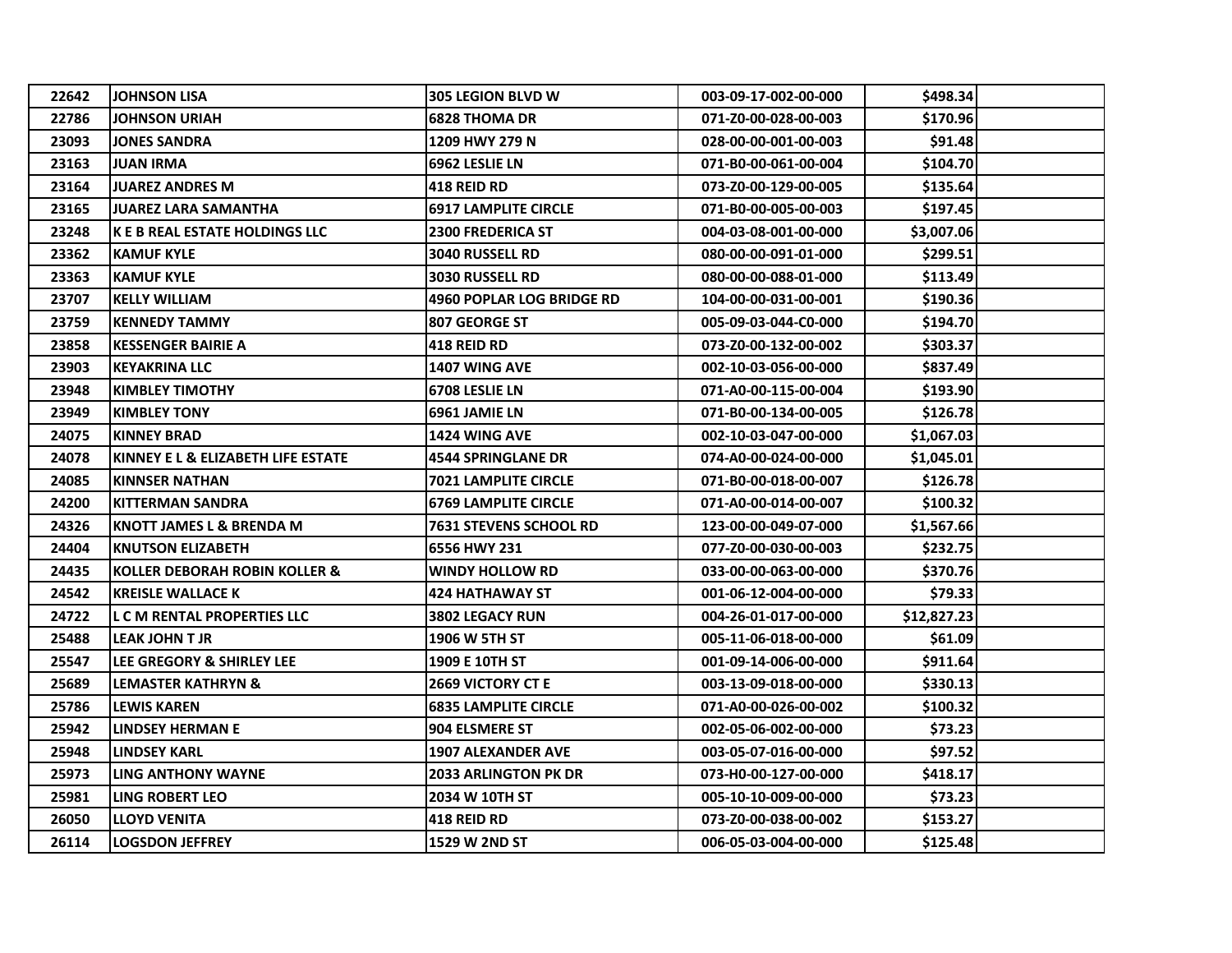| 26195 | <b>LORD TRACY</b>                    | <b>418 REID RD</b>             | 073-Z0-00-116-00-002 | \$280.40   |                    |
|-------|--------------------------------------|--------------------------------|----------------------|------------|--------------------|
| 26232 | <b>LOVE FRANK E &amp; MARGARET L</b> | 2215 HWY 144                   | 001-15-01-002-00-000 | \$735.06   |                    |
| 26239 | <b>LOVE MARILYNN R &amp; TODD</b>    | <b>3316 OLD MILL LN</b>        | 075-D0-00-004-00-000 | \$2,319.90 |                    |
| 26254 | <b>LOWE CHRISTINE THOMAS</b>         | 2020 YORK DR                   | 004-14-04-002-00-000 | \$936.08   | <b>DO NOT SALE</b> |
| 26402 | LYNCH RONALD E & TAMMY M             | 801 E 21ST ST                  | 003-03-11-009-00-000 | \$270.00   |                    |
| 26441 | <b>LYONS TROY</b>                    | 6977 LESLIE LN                 | 071-B0-00-056-00-001 | \$215.09   |                    |
| 26641 | <b>MAERTZ SUSAN MARIE</b>            | 807 E 21ST ST                  | 003-03-11-007-00-000 | \$201.34   |                    |
| 27090 | <b>MARTIN JOHN W II &amp;</b>        | <b>1718 BLUFF AVE</b>          | 002-07-08-014-00-000 | \$286.37   |                    |
| 27316 | <b>MATEO FRANSICO</b>                | <b>6955 KRIS AVE</b>           | 071-B0-00-087-00-003 | \$117.93   |                    |
| 27609 | <b>MATTINGLY WILLIAM COLE</b>        | <b>1382 STINNETT RD</b>        | 097-00-00-084-01-001 | \$356.35   |                    |
| 27712 | <b>MAYA ALBERTO</b>                  | <b>6931 KRIS AVE</b>           | 071-B0-00-081-00-005 | \$105.61   |                    |
| 27901 | <b>MCCAMPBELL WILL</b>               | <b>6873 LESLIE LN</b>          | 071-A0-00-075-00-004 | \$179.76   |                    |
| 28027 | <b>MCCLAIN CATHERINE</b>             | 6924 LEAH LN                   | 071-B0-00-209-00-004 | \$126.78   |                    |
| 28093 | <b>MCCORMICK MICHAEL</b>             | 6556 HWY 231                   | 077-Z0-00-025-00-002 | \$188.58   |                    |
| 28200 | <b>MCDANIEL LARRY B &amp; BRENDA</b> | <b>8679 JACK HINTON RD</b>     | 120-00-00-041-00-000 | \$446.41   |                    |
| 28316 | <b>MCFADDEN ERIC L</b>               | <b>171 BOOTH FIELD RD</b>      | 037-A0-00-036-00-000 | \$3,997.42 | <b>DO NOT SALE</b> |
| 28323 | <b>MCFADDEN NICK</b>                 | <b>1207 INDEPENDENCE AVE</b>   | 005-08-02-021-00-000 | \$206.84   |                    |
| 28339 | <b>IMCFARLAND GREGORY WAYNE</b>      | <b>918 DEER HAVEN DR</b>       | 006-18-02-002-00-000 | \$1,010.53 |                    |
| 28699 | <b>MEADOR SAMUEL A</b>               | <b>1026 JACKSON ST</b>         | 002-05-04-018-00-000 | \$221.42   |                    |
| 28781 | <b>MEISSNER WILLIAM</b>              | 1706 ALEXANDER AVE             | 002-08-09-002-00-000 | \$231.15   |                    |
| 28855 | <b>MERCER CASEY W</b>                | 6303 HWY 762                   | 090-00-00-109-00-000 | \$131.15   |                    |
| 28888 | <b>MEREDITH DEBBIE</b>               | <b>231 CHESTNUT GROVE RD N</b> | 106-00-00-036-00-000 | \$5,212.28 |                    |
| 28970 | <b>MESERVE CRYSTAL</b>               | 418 REID RD                    | 073-Z0-00-050-00-002 | \$96.77    |                    |
| 29041 | <b>MICHIE STANLEY</b>                | <b>4040 PARK DR</b>            | 041-Z0-00-007-00-002 | \$91.48    |                    |
| 29155 | <b>MILES VICKI L</b>                 | 3212 PLEASANT VALLEY RD        | 074-00-00-081-00-000 | \$2,602.43 |                    |
| 29198 | <b>MILLAY GREGORY ALLEN</b>          | <b>1590 FOGLE RD</b>           | 012-00-00-016-00-000 | \$506.43   |                    |
| 29227 | <b>MILLAY MARTIN</b>                 | 6776 LESLIE LN                 | 071-A0-00-131-00-001 | \$206.27   |                    |
| 29297 | <b>MILLER CHARLES S</b>              | 426 E 20TH ST                  | 003-02-05-043-00-000 | \$176.49   |                    |
| 29401 | <b>MILLER MARIA ELAINE</b>           | <b>418 REID RD</b>             | 073-Z0-00-104-00-006 | \$209.78   |                    |
| 29949 | <b>MOODY JOYCE G</b>                 | <b>1911 ALEXANDER AVE</b>      | 003-05-07-015-00-000 | \$322.22   |                    |
| 30084 | <b>MOORMAN SALLYE F</b>              | <b>2519 W 8TH ST</b>           | 005-10-11-005-00-000 | \$352.00   |                    |
| 30097 | <b>MORBURGER BROTHERS ESTATE</b>     | JACKSON RD N                   | 052-00-00-016-00-000 | \$396.04   |                    |
| 30277 | <b>MORRIS RICKY D</b>                | 736 CEDAR ST                   | 005-01-08-012-00-000 | \$219.59   |                    |
| 30807 | <b>MYERS JACK ENTERPRISES INC</b>    | 521 PARRISH AVE E              | 002-04-06-008-00-000 | \$342.25   |                    |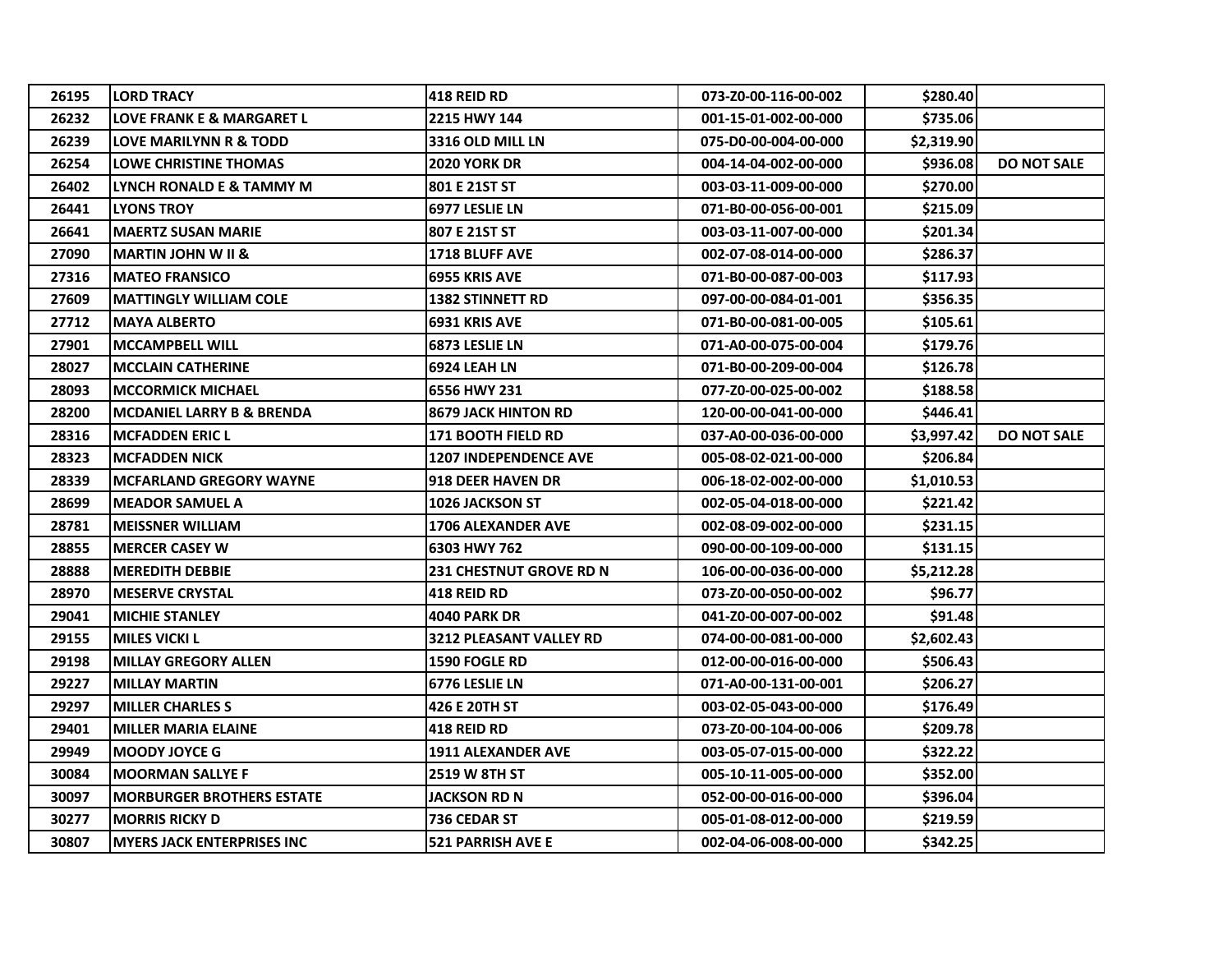| 30813 | <b>IMYERS KURT</b>                          | 7184 HWY 762               | 103-00-00-006-00-003 | \$764.25    |                    |
|-------|---------------------------------------------|----------------------------|----------------------|-------------|--------------------|
| 31163 | <b>NEWCOM DARLENE K</b>                     | 715 GLENN CT               | 061-D0-00-012-00-000 | \$1,140.36  |                    |
| 31216 | <b>NEWTON CHARLES</b>                       | 2710 W 4TH ST              | 006-12-02-032-00-000 | \$337.43    |                    |
| 31298 | NICOLAS WILLIAM C & ANGELA D                | 7416 FRENCH ISLAND RD      | 019-A0-00-007-00-000 | \$259.22    |                    |
| 31342 | <b>NOBLE MICHAEL G &amp; CHRISTINA D</b>    | 367 CHESTNUT GROVE RD N    | 096-00-00-062-00-000 | \$1,011.44  |                    |
| 31841 | <b>OHIO VALLEY MOTOR SALES LLC</b>          | 3926 HWY 144               | 061-B0-00-065-A0-000 | \$2,754.50  |                    |
| 32010 | <b>OOST MATTHEW J</b>                       | <b>3018 YOSEMITE DR</b>    | 006-14-06-042-00-000 | \$1,508.49  | <b>DO NOT SALE</b> |
| 32011 | <b>OOST MICHAEL D</b>                       | 2749 W 9TH ST              | 005-13-09-008-00-000 | \$562.09    |                    |
| 32139 | <b>OSTEEN SONNY JOE</b>                     | 11348 HWY 431              | 059-00-00-023-00-000 | \$1,811.37  |                    |
| 32226 | <b>OWENS JOANNA M</b>                       | 5516 MILLERS MILL RD       | 076-00-00-111-00-000 | \$453.48    |                    |
| 32606 | <b>PALMER RONALD &amp; STACEY</b>           | <b>1627 PAYNE AVE</b>      | 001-09-02-014-00-000 | \$91.46     |                    |
| 32715 | <b>PARKS MARK E &amp; DAWN</b>              | 2011 LANCASTER AVE         | 005-10-16-003-00-000 | \$395.10    |                    |
| 33432 | <b>PAYNE MARY E</b>                         | <b>2527 CHRISTIE PL</b>    | 004-12-08-034-00-000 | \$645.30    |                    |
| 33483 | <b>PAYNE RANDY &amp; MELINDA</b>            | 10651 KELLY CEMETERY RD    | 096-00-00-081-02-001 | \$128.55    |                    |
| 33542 | <b>PAYNE STEVE R &amp; KAREN</b>            | 8122 HWY 231               | 092-00-00-002-00-000 | \$307.74    |                    |
| 33768 | <b>PENDLETON ROBERT F JR</b>                | <b>624 JACKSON ST</b>      | 001-07-06-005-00-000 | \$278.49    |                    |
| 33846 | <b>PERRY JAMES SYLVESTER JR</b>             | 9249 KELLY CEMETERY RD     | 084-A0-00-037-00-000 | \$690.43    | <b>DO NOT SALE</b> |
| 33899 | <b>PETTREY TRACY</b>                        | <b>2229 MCCONNELL AVE</b>  | 003-06-04-003-00-000 | \$379.92    | <b>DO NOT SALE</b> |
| 34058 | <b>PHIPPS JASON M &amp; BRITTANY K SAPP</b> | 6978 LESLIE LN             | 071-B0-00-057-00-007 | \$815.36    |                    |
| 34173 | <b>PIPER DELORES J</b>                      | 3328 E 10TH ST             | 061-C0-00-049-00-000 | \$723.65    |                    |
| 34341 | <b>PORTER AMANDA GIBSON</b>                 | <b>725 HATHAWAY ST</b>     | 001-07-11-009-00-000 | \$91.46     |                    |
| 34755 | <b>PROCTOR DOROTHY</b>                      | <b>418 REID RD</b>         | 073-Z0-00-097-00-001 | \$91.48     |                    |
| 34935 | <b>PYTLIK RICHARD</b>                       | <b>910 MCGILL ST</b>       | 005-09-04-003-00-000 | \$79.33     |                    |
| 34989 | <b>QUINN ANTHONY</b>                        | <b>6834 LESLIE LN</b>      | 071-A0-00-141-00-005 | \$192.13    |                    |
| 35624 | <b>RECOMMENDED MANAGEMENT LLC</b>           | <b>6330 WATERFIELD DR</b>  | 086-A0-00-001-C0-000 | \$254.77    |                    |
| 35625 | <b>RECOMMENDED MANAGEMENT LLC</b>           | <b>6320 WATERFIELD DR</b>  | 086-A0-00-001-D0-000 | \$254.77    |                    |
| 35626 | <b>RECOMMENDED MANAGEMENT TEAM LLC</b>      | <b>HWY 405</b>             | 086-A0-00-001-A0-000 | \$449.01    | <b>DO NOT SALE</b> |
| 35916 | <b>REPROINDY INC</b>                        | <b>617 CHUCK GRAY CT</b>   | 003-12-27-032-F0-000 | \$18,292.35 |                    |
| 35917 | <b>REPROINDY INC</b>                        | <b>630 CHUCK GRAY CT</b>   | 003-12-27-032-B0-000 | \$15,281.67 |                    |
| 35918 | <b>REPROINDY INC</b>                        | <b>636 CHUCK GRAY CT</b>   | 003-12-27-032-A0-000 | \$14,822.58 |                    |
| 35969 | <b>REYNOLDS DARLENE JOY</b>                 | <b>1909 REID RD</b>        | 073-F0-00-003-00-000 | \$481.72    |                    |
| 35977 | <b>REYNOLDS J W &amp; GLADYS</b>            | 1435 W 9TH ST              | 005-06-01-007-00-000 | \$91.46     |                    |
| 35993 | <b>REYNOLDS MARVIN E JR &amp; KAREN A</b>   | 708 DEER TRAIL             | 006-14-13-005-00-000 | \$1,542.04  | <b>DO NOT SALE</b> |
| 36193 | <b>RICHARDS CATALINA</b>                    | <b>RED HILL MAXWELL RD</b> | 092-00-00-006-00-000 | \$131.15    |                    |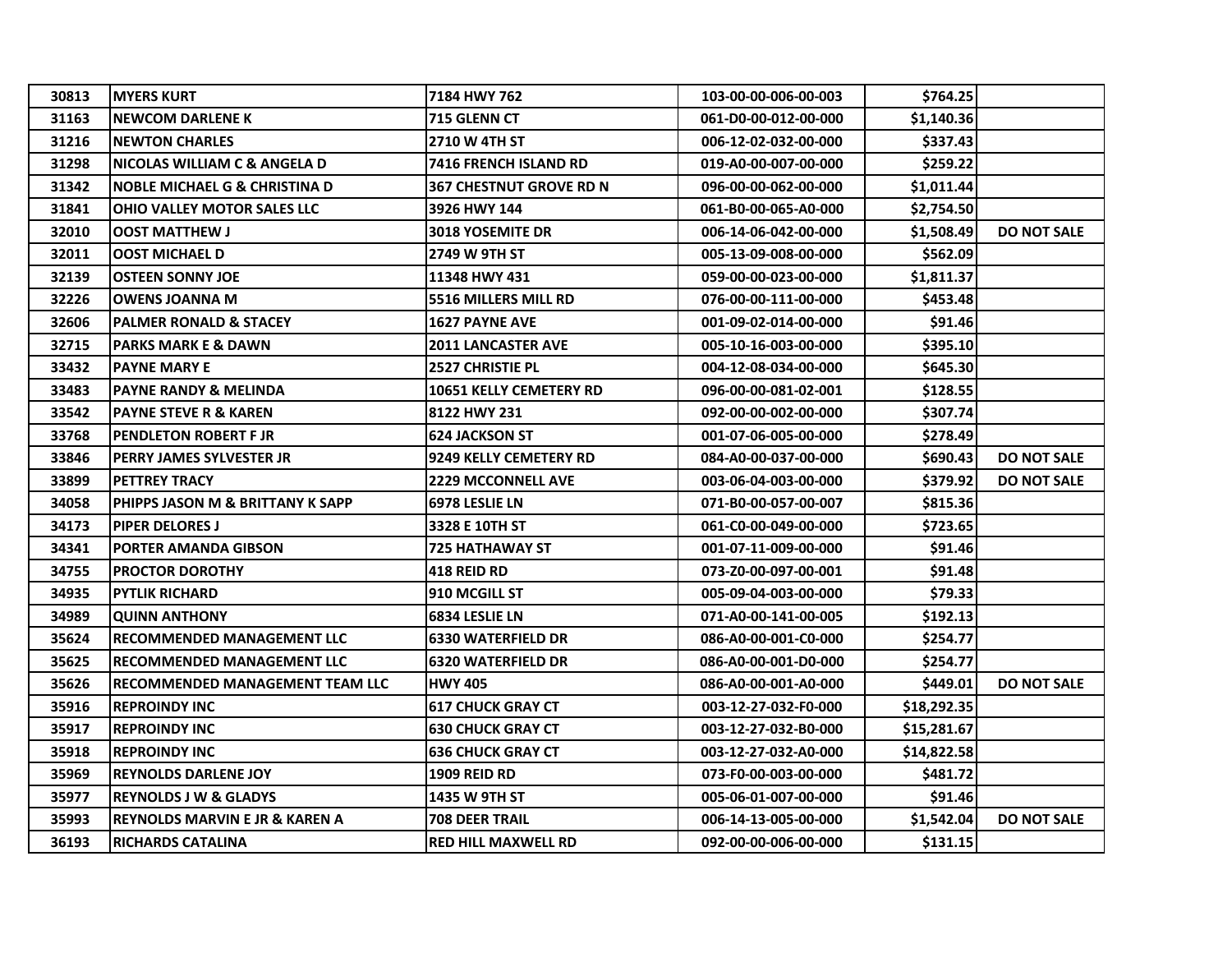| 36205 | IRICHARDS LOUVENIA DOROTHEA                 | 612 HALL ST                  | 001-07-07-003-00-000 | \$156.43    |                    |
|-------|---------------------------------------------|------------------------------|----------------------|-------------|--------------------|
| 36206 | <b>RICHARDS LOVENIA D</b>                   | 614 HALL ST                  | 001-07-07-004-00-000 | \$73.23     |                    |
| 36273 | <b>RICHMOND E W</b>                         | <b>WRIGHTS LANDING RD</b>    | 086-A0-00-004-A0-000 | \$396.04    |                    |
| 36324 | <b>RIGGS ANGELA MARIE</b>                   | <b>1736 MCCULLOCH AVE</b>    | 001-09-11-019-00-000 | \$431.55    |                    |
| 36346 | <b>RILEY BRAD</b>                           | 731 HARMONS FERRY RD W       | 059-00-00-067-00-002 | \$382.85    |                    |
| 36633 | <b>ROBERTS BOBBY A &amp; SHIRLEY</b>        | <b>2730 MORNINGSIDE DR</b>   | 003-06-12-019-00-000 | \$1,035.78  |                    |
| 36726 | <b>ROBERTS JAMIE</b>                        | <b>2630 LANCASTER AVE</b>    | 005-10-15-007-A0-000 | \$359.27    |                    |
| 36828 | <b>ROBERTS MISTY D &amp; ROBERT L DODDS</b> | <b>2514 PARDON AVE</b>       | 006-10-06-020-00-003 | \$115.74    |                    |
| 37068 | <b>ROBY MARY SPOA TRUST</b>                 | <b>110 CARLTON DR</b>        | 055-00-00-009-05-000 | \$7,076.04  |                    |
| 37129 | <b>RODRIGUEZ CARLOS</b>                     | <b>418 REID RD</b>           | 073-Z0-00-045-00-006 | \$103.84    |                    |
| 37147 | <b>ROGERS CAROLYN</b>                       | 6830 LESLIE LN               | 071-A0-00-140-00-004 | \$197.45    |                    |
| 37256 | <b>ROSS HARLAN</b>                          | <b>6864 LAMPLITE CIRCLE</b>  | 071-A0-00-071-00-009 | \$117.93    |                    |
| 37273 | <b>ROSS MURIYD</b>                          | <b>6913 LAMPLITE CIRCLE</b>  | 071-B0-00-004-00-007 | \$126.78    |                    |
| 37422 | <b>RUDISELL BRIAN</b>                       | 7848 HWY 2830                | 085-00-00-009-00-003 | \$532.92    |                    |
| 37529 | <b>RUSSELL DANIEL LYNN</b>                  | <b>2450 SOUTH HAMPTON RD</b> | 087-00-00-051-00-000 | \$2,983.85  |                    |
| 37739 | <b>SADDLER SHAUNA</b>                       | <b>4334 LANDSDOWNE N</b>     | 003-25-03-021-00-000 | \$1,900.49  |                    |
| 37765 | <b>SALAZAR HOMERO</b>                       | <b>418 REID RD</b>           | 073-Z0-00-122-00-004 | \$197.45    |                    |
| 37843 | <b>SANCHEZ ROBLES MELISA</b>                | <b>418 REID RD</b>           | 073-Z0-00-093-00-004 | \$253.94    |                    |
| 37971 | <b>SANTIAGO JESUS &amp; CECILIA SANTOS</b>  | 1528 E 19TH ST               | 003-04-05-018-00-000 | \$136.99    |                    |
| 38110 | <b>SCHARTUNG CHRIS</b>                      | <b>2539 IROQUOIS DR</b>      | 004-11-06-014-00-000 | \$568.78    |                    |
| 38112 | <b>SCHARTUNG CHRISTOPHER J</b>              | 2310 W 6TH ST                | 005-11-03-016-00-000 | \$249.35    |                    |
| 38217 | <b>SCHNEIDER JOHN &amp; TAMMY</b>           | 6751 LESLIE LN               | 071-A0-00-102-00-002 | \$126.78    |                    |
| 38218 | <b>SCHNEIDER MATT D &amp; BETHANY A</b>     | <b>2632 CHATHAM LN</b>       | 074-H0-00-070-00-000 | \$3,947.71  |                    |
| 38529 | <b>SETTLES JOSHUA M</b>                     | 805 LOCUST ST                | 005-01-06-015-00-000 | \$478.91    |                    |
| 38570 | <b>SHADRICK ERNEST &amp; MAGGIE</b>         | <b>2027 HUGHES AVE</b>       | 001-09-12-001-00-000 | \$219.46    |                    |
| 39272 | SIMS JONATHON A                             | 2017 HWY 554                 | 049-00-00-041-00-000 | \$1,023.82  |                    |
| 39313 | SINNETT EMMA                                | 3957 HWY 554                 | 033-00-00-040-00-000 | \$312.22    |                    |
| 39314 | <b>SINNETT JAMES</b>                        | 7034 HWY 815                 | 015-A0-00-038-00-000 | \$232.75    |                    |
| 39315 | SINNETT JAMES JANICE & EMMA                 | <b>HWY 815</b>               | 015-A0-00-039-00-000 | \$184.14    |                    |
| 39317 | SINNETT MARY ELIZABETH                      | <b>1000 JACKSON ST</b>       | 002-05-04-010-00-000 | \$70.21     |                    |
| 39488 | <b>SMITH ADRIAN OWEN</b>                    | <b>252 TREMONT DR</b>        | 003-09-14-015-00-000 | \$431.55    |                    |
| 39674 | <b>SMITH JUNIUS K</b>                       | <b>1617 OHIO ST</b>          | 006-09-02-007-00-000 | \$387.82    | <b>DO NOT SALE</b> |
| 39690 | <b>SMITH M DOUGLAS</b>                      | <b>7103 JOE HAYNES RD</b>    | 121-00-00-010-06-000 | \$453.48    |                    |
| 39810 | <b>SMITH STEVEN K &amp; DIANE</b>           | <b>3520 NEW HARTFORD RD</b>  | 003-11-18-001-00-000 | \$17,559.54 |                    |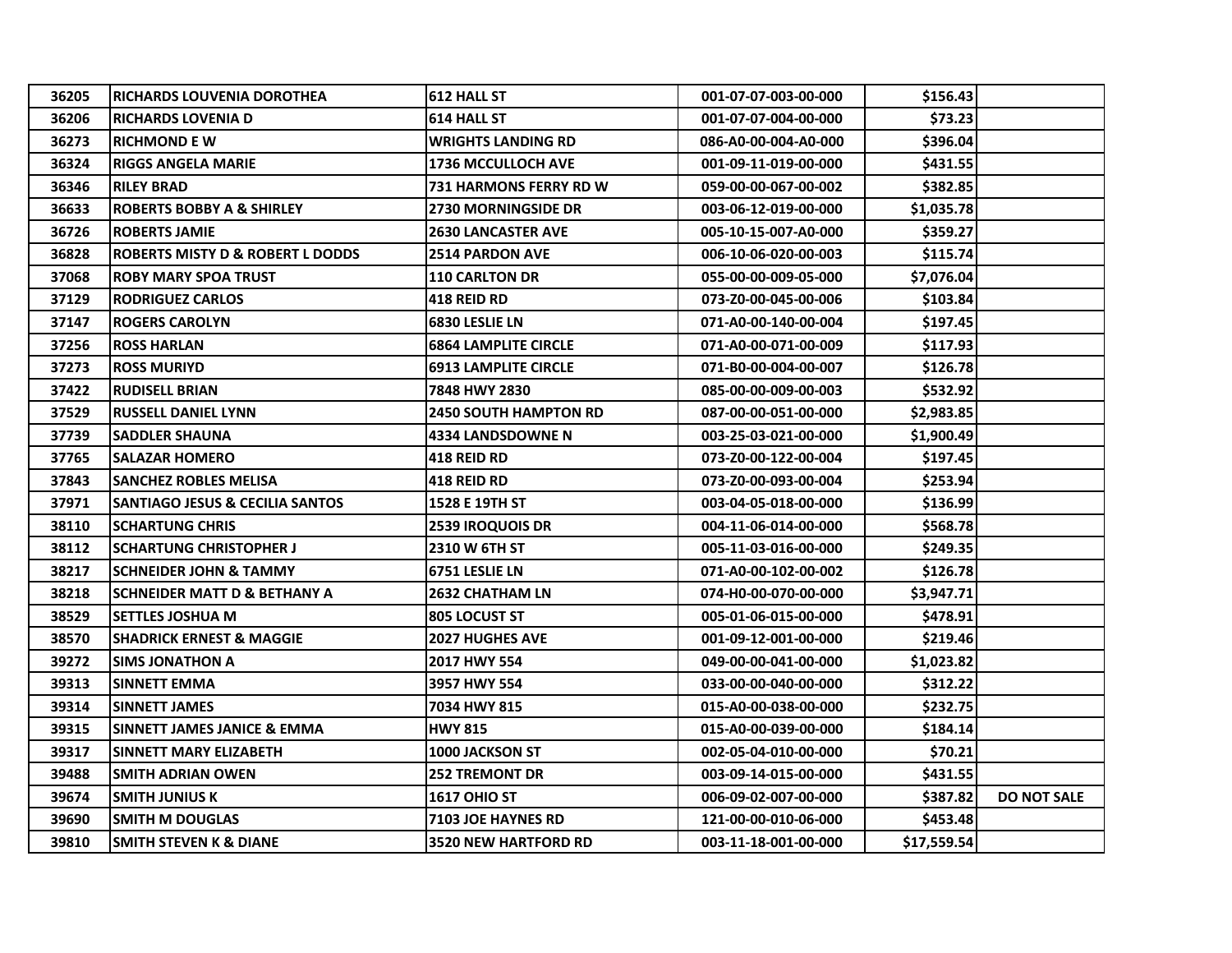| 39854 | <b>SNELSON JESSIE OLIVER</b>                  | <b>GOBLER FORD RD</b>        | 107-00-00-033-00-000 | \$124.70   |                    |
|-------|-----------------------------------------------|------------------------------|----------------------|------------|--------------------|
| 39856 | <b>SNIDER KENNETH E</b>                       | <b>1701 LEITCHFIELD RD</b>   | 002-08-03-008-00-000 | \$985.81   | <b>DO NOT SALE</b> |
| 39889 | <b>SNYDER MICHAEL G</b>                       | <b>627 DAVIESS ST</b>        | 001-03-04-019-00-000 | \$437.00   |                    |
| 39974 | <b>SOSH ORVILLE &amp; KIMBERLY</b>            | <b>5756 MAY RD</b>           | 026-00-00-021-01-000 | \$91.48    |                    |
| 40098 | <b>SPARKS JAMES &amp; SHEILA</b>              | <b>908 JAMES GARRARD DR</b>  | 061-C0-00-020-00-000 | \$1,323.99 |                    |
| 40147 | <b>SPENCE JAMES</b>                           | <b>418 REID RD</b>           | 073-Z0-00-138-00-006 | \$250.39   |                    |
| 40240 | <b>ISPURRIER STEVE</b>                        | <b>8931 AUBREY RD</b>        | 084-00-00-057-00-000 | \$755.41   | <b>DO NOT SALE</b> |
| 40664 | <b>STEWART CHARLES R &amp; PAULA H</b>        | <b>1251 E 6TH ST</b>         | 001-07-04-008-00-000 | \$208.68   |                    |
| 40665 | <b>STEWART CHARLES R &amp; PAULA H</b>        | <b>802 POINDEXTER ST</b>     | 005-09-01-001-00-000 | \$195.91   |                    |
| 40674 | <b>STEWART EDWARD R ESTATE</b>                | 390 HWY 140 W                | 059-A0-00-042-00-000 | \$175.28   |                    |
| 40887 | <b>STONE ROSALEE P</b>                        | <b>4205 VEACH RD</b>         | 055-00-00-038-00-000 | \$219.46   |                    |
| 41071 | <b>STROMAN SASHA</b>                          | <b>1035 WESTERN CT</b>       | 005-10-15-004-00-000 | \$179.52   |                    |
| 41349 | <b>SWEENEY JOHN M &amp; WANDA M</b>           | 4925 GRAHAM LN               | 073-B0-00-017-00-000 | \$962.02   | <b>DO NOT SALE</b> |
| 41397 | <b>SYCAMORE SQUARE HOME OWNERS ASSOC</b>      | 913 W 1ST ST                 | 006-04-04-001-00-001 | \$225.06   |                    |
| 41598 | <b>TAPP MAKAYLA ERIN NICOLE</b>               | <b>29 PLUM ST</b>            | 006-04-02-015-00-000 | \$92.06    |                    |
| 41698 | <b>TAYLOR FAYE</b>                            | 2010 HALL ST                 | 003-03-14-004-00-000 | \$194.70   |                    |
| 41702 | <b>TAYLOR FRONA</b>                           | 6920 KRIS AVE                | 071-B0-00-116-00-005 | \$140.91   |                    |
| 41804 | <b>TAYLOR RIAN D</b>                          | <b>8635 OLD HARTFORD RD</b>  | 092-00-00-079-00-004 | \$268.06   |                    |
| 41828 | <b>TAYLOR TAMMY</b>                           | <b>418 REID RD</b>           | 073-Z0-00-059-00-004 | \$119.73   |                    |
| 41900 | <b>TERRY DAKOTA S &amp; DERRICK</b>           | <b>2920 CHOCTAW DR</b>       | 004-12-22-009-00-000 | \$776.47   |                    |
| 42019 | THE PACIFIC WEST GROUP INC                    | 209 HWY 140 W                | 059-A0-00-015-00-000 | \$219.46   |                    |
| 42822 | <b>TLD LOGISTICS SERVICES INC</b>             | 2615 HWY 81                  | 039-00-00-070-00-012 | \$5,957.65 |                    |
| 42860 | <b>TOMAS MAGDALENA</b>                        | <b>4040 PARK DR</b>          | 041-Z0-00-014-00-003 | \$110.87   |                    |
| 42894 | <b>TONG STEPHANIE</b>                         | 1804 E 15TH ST               | 002-08-06-020-00-000 | \$103.61   |                    |
| 42925 | <b>TOOTERS LAWN MOWERS PARTS &amp; REPAIR</b> | <b>3210 JEFFERSON ST</b>     | 003-10-02-024-00-000 | \$641.07   |                    |
| 42927 | TOP OF THE LINE INVESTMENTS COMPANY           | 1212 W 4TH ST                | 006-03-09-010-00-000 | \$260.90   |                    |
| 42937 | <b>TORREZ JESSICA</b>                         | 6947 LEAH LN                 | 071-B0-00-177-00-004 | \$117.93   |                    |
| 42944 | <b>TOTTEN PAMELA S</b>                        | <b>1308 INDEPENDENCE AVE</b> | 005-08-01-010-00-000 | \$471.04   |                    |
| 42945 | <b>TOTTEN PAMELA S &amp; LOIS SPENCER</b>     | 1119 HALL ST                 | 002-05-09-013-00-000 | \$229.91   |                    |
| 43444 | <b>TURNER VICKI L</b>                         | <b>102 WARWICK DR W</b>      | 003-12-06-029-00-000 | \$423.04   |                    |
| 43513 | UNDERHILL EVERETT JR & GLENDORA               | 721 STONE ST                 | 001-08-06-019-00-000 | \$121.82   |                    |
| 43656 | <b>VANDERBILT MORTGAGE &amp; FINANCE</b>      | 9900 HWY 815                 | 025-00-00-015-01-001 | \$974.39   |                    |
| 43967 | <b>VOWELS HUBERT L SR &amp; CHRISTINE</b>     | 200 BEN FORD RD              | 051-00-00-022-00-001 | \$345.76   |                    |
| 44278 | <b>WALTON ANDREW C</b>                        | <b>6420 OLD STATE RD</b>     | 102-00-00-066-00-004 | \$100.32   |                    |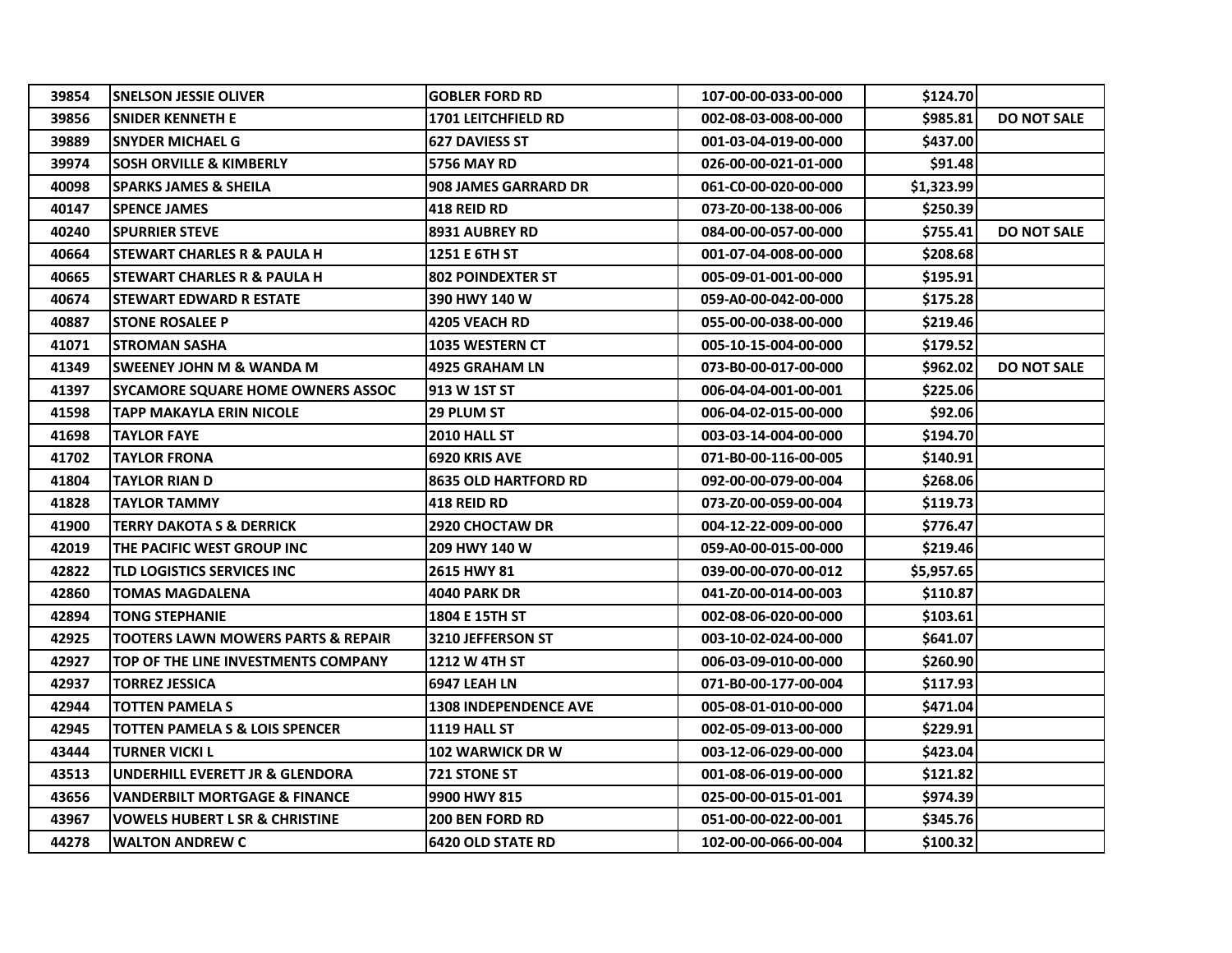| 44540 | <b>WATERLINE ADVERTISING LLC</b>       | 1201 HALL ST                       | 002-05-10-017-00-000 | \$2,016.59 |                    |
|-------|----------------------------------------|------------------------------------|----------------------|------------|--------------------|
| 44586 | <b>WATHEN JOHN &amp; ANGELA</b>        | 8159 CRISP RD                      | 122-00-00-067-01-001 | \$585.90   |                    |
| 44637 | <b>WATKINS CHAD</b>                    | 938 MORELAND AVE                   | 005-06-02-004-00-000 | \$344.08   |                    |
| 44638 | <b>WATKINS CHAD</b>                    | <b>568 YELVINGTON GRANDVIEW RD</b> | 097-00-00-008-00-000 | \$4,117.48 |                    |
| 44649 | <b>WATKINS KEITH</b>                   | <b>625 POPLAR ST</b>               | 005-04-05-022-00-000 | \$140.63   |                    |
| 44652 | <b>WATKINS LAURA E</b>                 | 2523 W 8TH ST                      | 005-10-11-006-00-000 | \$327.70   | <b>DO NOT SALE</b> |
| 44670 | <b>WATSON BRENDA JUNE &amp;</b>        | <b>2004 MCCULLOCH AVE</b>          | 062-B0-00-074-00-000 | \$184.14   |                    |
| 44944 | <b>WELCH JOSEPH</b>                    | 6923 KRIS AVE                      | 071-B0-00-079-00-001 | \$91.48    |                    |
| 45188 | <b>WEST SIDE AUTO PARTS INC</b>        | <b>2225 LANCASTER AVE</b>          | 005-10-16-006-00-000 | \$91.46    |                    |
| 45189 | <b>WEST SIDE AUTO PARTS INC.</b>       | <b>2221 LANCASTER AVE</b>          | 005-10-16-005-00-000 | \$91.46    |                    |
| 45267 | <b>WESTERFIELD TERRY W</b>             | <b>941 DIXIANA DR</b>              | 003-11-12-009-00-000 | \$2,677.45 |                    |
| 45431 | <b>WHITAKER ELEANOR</b>                | <b>2106 WESTVIEW DR</b>            | 004-12-06-009-00-000 | \$628.91   |                    |
| 45444 | <b>WHITAKER ROBERT M &amp; ELEANOR</b> | <b>6577 MASONVILLE HABIT RD</b>    | 090-00-00-005-00-000 | \$711.49   |                    |
| 45795 | <b>WILHOITE JAMES R</b>                | 2855 HWY 554                       | 041-00-00-098-01-000 | \$5,733.60 |                    |
| 46043 | <b>WILLIAMS ROGER</b>                  | <b>4750 WINDY HOLLOW RD</b>        | 033-00-00-074-07-000 | \$323.65   |                    |
| 46175 | <b>IWILSON ARIZONA</b>                 | <b>6700 LESLIE LN</b>              | 071-A0-00-113-00-005 | \$163.87   |                    |
| 46232 | <b>WILSON HOUSING LLC</b>              | 726 HALL ST                        | 001-07-12-007-00-000 | \$91.46    |                    |
| 46260 | <b>WILSON JUSTIN K</b>                 | 7089 LAMPLITE CIRCLE               | 071-B0-00-143-00-003 | \$109.14   |                    |
| 46677 | <b>WOOD EURIA &amp; SHIRLEY</b>        | <b>505 MAPLE ST</b>                | 005-04-03-026-00-000 | \$67.16    |                    |
| 46712 | WOODARD JAMES M & TERESA B WOODARD     | 2321 W 9TH ST                      | 005-10-02-007-00-000 | \$91.46    |                    |
| 46866 | <b>WOOTON CHARLES E SR &amp;</b>       | <b>1046 LAKESIDE GREEN</b>         | 097-A0-00-112-00-000 | \$184.14   |                    |
| 46909 | <b>WORTHINGTON DUSTIE L &amp;</b>      | 7580 HWY 405                       | 085-00-00-067-00-000 | \$396.04   | <b>DO NOT SALE</b> |
| 46970 | <b>WRIGHT DOROTHY</b>                  | 921 MCGILL ST                      | 005-09-03-024-00-000 | \$73.23    |                    |
| 46987 | <b>WRIGHT HELEN M RESIDENCE TRUST</b>  | <b>2324 ELM ST</b>                 | 004-04-06-004-00-000 | \$637.43   |                    |
| 47336 | YOUNG JAMES E & BURMA G                | 1122 HALIFAX DR                    | 004-17-10-004-00-000 | \$1,044.31 |                    |
| 47449 | <b>ZIEHR ALLYSON</b>                   | <b>4040 PARK DR</b>                | 041-Z0-00-009-00-004 | \$95.02    |                    |
| 47476 | <b>ZIRKLE SIDNEY A</b>                 | 4105 HWY 764                       | 093-A0-00-031-00-000 | \$691.85   |                    |

|              | <b>DAVIESS COUNTY DELINQUENT</b><br>2019 OIL PROPERTY & UNMINED COAL BILLS |                      |                   |  |
|--------------|----------------------------------------------------------------------------|----------------------|-------------------|--|
| <b>BILL#</b> | <b>ITAXPAYER NAME</b>                                                      | <b>MAP ID</b>        | <b>AMOUNT DUE</b> |  |
| 201903       | <b>IALSMAN MICHAEL</b>                                                     | <b>JOIL PROPERTY</b> | 57.15             |  |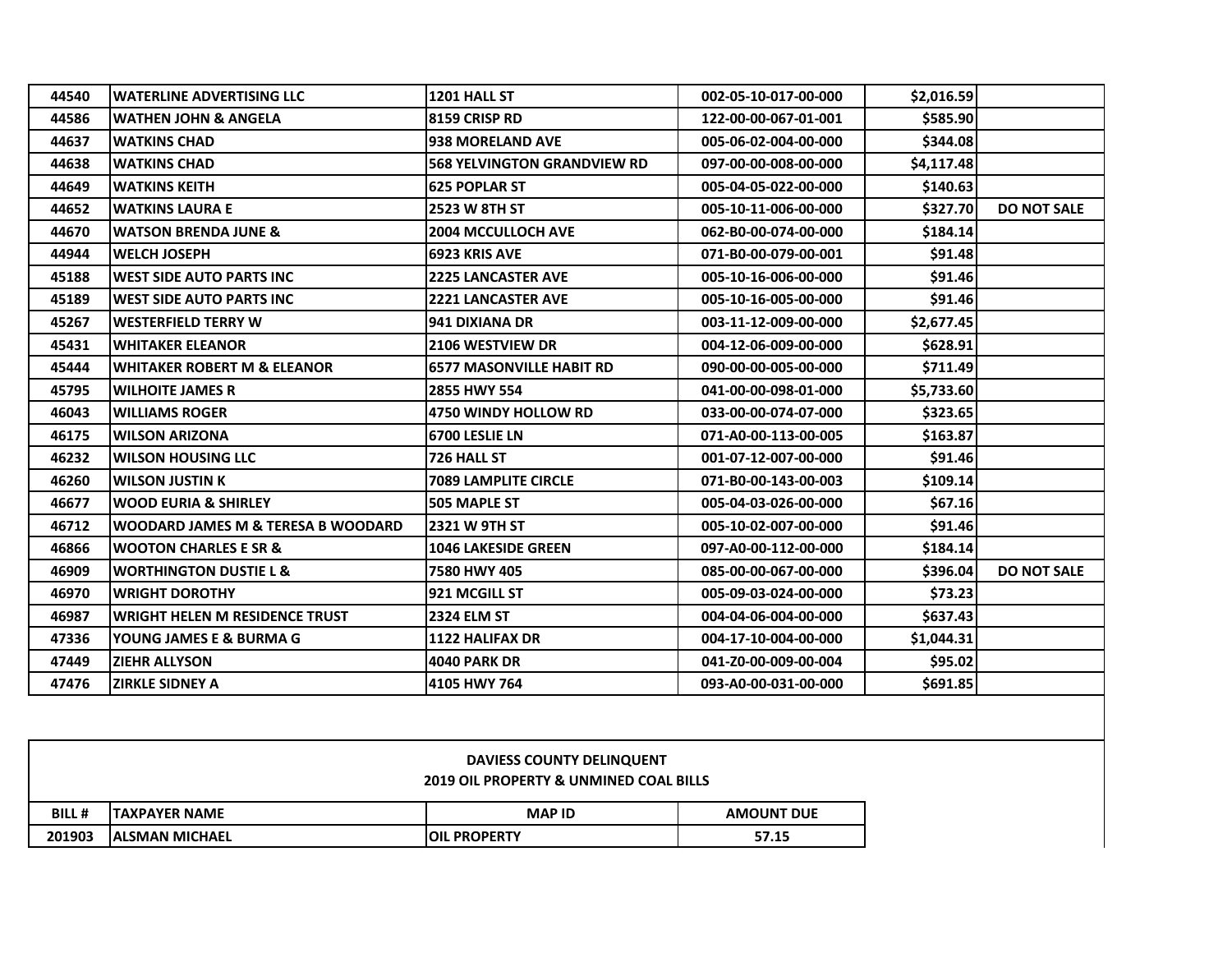| 201908  | <b>ANDERSON JAY</b>        | <b>OIL PROPERTY</b> | 409.57   |
|---------|----------------------------|---------------------|----------|
| 201920  | <b>BRATTON DALLAS E</b>    | <b>OIL PROPERTY</b> | 72.77    |
| 2019102 | <b>KEELIN JUDITH A</b>     | <b>OIL PROPERTY</b> | 59.86    |
| 2019111 | LAST DITCH PETROLEUM LLC   | <b>OIL PROPERTY</b> | 222.04   |
| 2019135 | <b>MORBURGER ARTHUR</b>    | <b>OIL PROPERTY</b> | 1,381.06 |
| 2019150 | <b>PADGETT ELLEN G</b>     | <b>OIL PROPERTY</b> | 57.64    |
| 2019183 | <b>SIKES LISA MICHELLE</b> | <b>OIL PROPERTY</b> | 102.65   |
| 2019216 | <b>WEBER CHARLES E</b>     | <b>OIL PROPERTY</b> | 64.20    |
| 201983  | <b>GREEN COAL CO INC</b>   | <b>UNMINED COAL</b> | \$67.71  |
| 201986  | <b>UNKNOWN</b>             | <b>UNMINED COAL</b> | \$62.91  |
| 201987  | <b>WARREN MARTIN</b>       | UNMINED COAL        | \$91.84  |

|              |                                         | <b>DAVIESS COUNTY DELINQUENT</b><br><b>2020 TANGIBLE TAX BILLS - THESE BILLS ARE NOT FOR SALE</b> |               |                   |  |
|--------------|-----------------------------------------|---------------------------------------------------------------------------------------------------|---------------|-------------------|--|
| <b>BILL#</b> | <b>TAXPAYER NAME</b>                    | <b>IPROPERTY ADDRESS</b>                                                                          | <b>MAP ID</b> | <b>AMOUNT DUE</b> |  |
| 205          | IABBOTT RAPID DX NORTH AMERICA          | <b>FRINGE</b>                                                                                     | 4401715       | \$848.34          |  |
| 206          | ABBOTT RAPID DX NORTH AMERICA           | <b>CITY</b>                                                                                       | 4000700       | \$399.67          |  |
| 887          | <b>ANAGAYLES BOUTIQUE LLC</b>           | 3522 PLACID PL                                                                                    | 4012925       | \$60.72           |  |
| 10040        | <b>ICUSTOM CAR STEREO INC</b>           | 201 SALEM DR                                                                                      | 4464200       | \$922.93          |  |
| 12961        | IEVERGREEN HOLDINGS GROUP LLC           | <b>MULTIPLE LOCATIONS</b>                                                                         | 4097600       | \$79.27           |  |
| 17497        | <b>HANNAH BELLS CAFE</b>                | <b>1324 CARTER RD</b>                                                                             | 4506000       | \$91.64           |  |
| 20025        | <b>IHOPEWELL LE E &amp; SHEILA A II</b> | 3838 BOWLDS CT                                                                                    | 4511400       | \$108.46          |  |
| 26860        | <b>MARKS HALLMARK #6</b>                | <b>2736 FREDERICA ST</b>                                                                          | 4196200       | \$1,644.69        |  |
| 26940        | <b>IMARLIN LEASING</b>                  | 7525 HWY 431                                                                                      | 4840310       | \$129.57          |  |
| 26942        | <b>IMARLIN LEASING</b>                  | <b>120 E 14TH ST</b>                                                                              | 4196305       | \$68.15           |  |
| 26943        | <b>MARLIN LEASING</b>                   | <b>3107 FREDERICA ST</b>                                                                          | 4196306       | \$73.16           |  |
| 26944        | <b>IMARLIN LEASING</b>                  | <b>1645 TRIPLET ST</b>                                                                            | 4196307       | \$100.68          |  |
| 26945        | <b>IMARLIN LEASING</b>                  | 308 E 25TH ST                                                                                     | 4196308       | \$887.16          |  |
| 26946        | <b>MARLIN LEASING</b>                   | <b>585 FULTON DR</b>                                                                              | 4546701       | \$138.70          |  |
| 26947        | <b>MARLIN LEASING</b>                   | <b>5140 FREDERICA ST</b>                                                                          | 4546703       | \$219.26          |  |